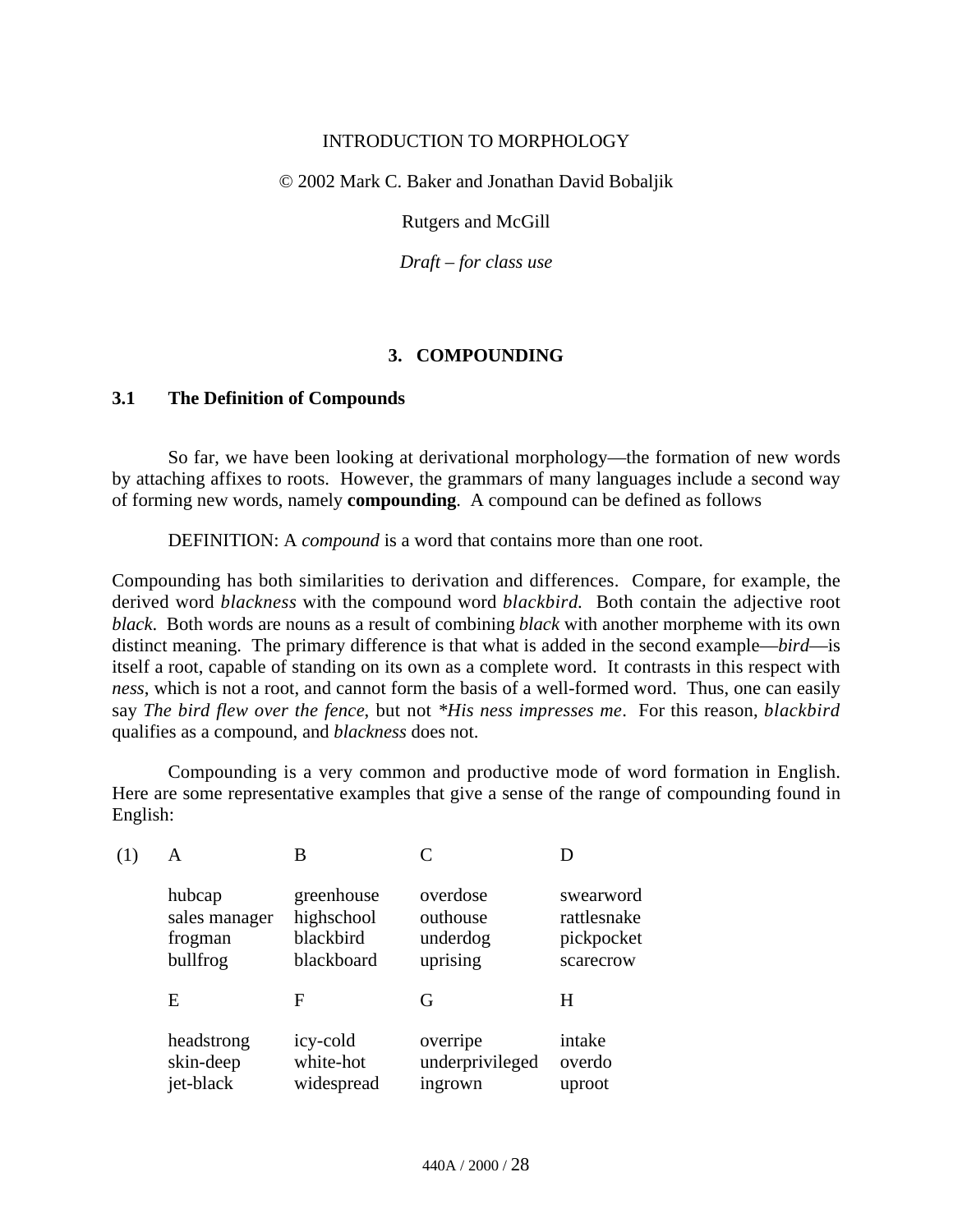Compounding is also found in many other languages. There are, however, differences in how important compounding is to the language as a whole. For example, compounding is the primary way of creating new words in Mandarin Chinese, a language that has very little true affixation. On the other hand, Greenlandic Inuktitut is very rich in derivational affixes of every kind, but it has essentially no compounding. We will also see that languages vary in the specific types of compounding that are found in them.

One might think that an equally good definition of compounding would be to say that a compound is a word that contains more than one word inside it. For most of the English words in (1), this alternative definition works just as well as our official one. For example, *bullfrog* is made up of *bull* and *frog*, each of which is a word in its own right (as well as a root). Similarly with the somewhat antiquated example *frogman* (i.e., a scuba diver). However, recall that there are two kinds of roots: bound and free. Free roots count as words by themselves, but bound roots do not. Nevertheless, compounds can be formed of bound roots also. For example, *scissor* is a bound root in English. It is not used as a word by itself, but it is an easily-identifiable part (together with the plural suffix *–s*) of the word *scissors*. It can also occur without -s, as the first constituent in a compound:

(2) scissor-kick (a component of the breast-stroke) scissor-blade (half of a scissors) scissor-hands (a character in a movie with scissors for hands)

Consider also the following examples:

| (3) | a. | blúeberry   | góoseberry  |
|-----|----|-------------|-------------|
|     | b. | cránberry   | húckleberry |
|     | c. | erythrocyte | chlorophyll |

The words in (3b) look like normal English compounds, parallel in every respect to the examples in (3a). However, the first part of the examples in (3b) cannot be used as words in their own right, nor are they prefixes/affixes. On the contrary, they can occur only in these compounds. (A morpheme that is found in only one or two compounds is sometimes called a "cranberry morpheme" in honor of this example.) Words like those in (3c) (typically from specialized scientific language) also involve two elements that are unable to stand on their own. These are coined semi-productively from Latin or Greek morphemes which are not otherwise used in ordinary English.

The contrast between root compounding and word compounding is more striking in languages that are more richly inflected, where bound roots are the rule, rather than the exception. For example, verbs in German never occur without a suffix of some sort. Thus, the verb *treffen* 'to meet' has two morphemes; it consists of the root *treff-* and the "infinitive suffix" *-en*. As a finite verb, it may occur with other (inflectional) suffixes, *ich treff-e* 'I meet'; *ihr treff-t* 'You-pl meet'. But *\*treff* alone is not a word. Now consider the compounds in (4):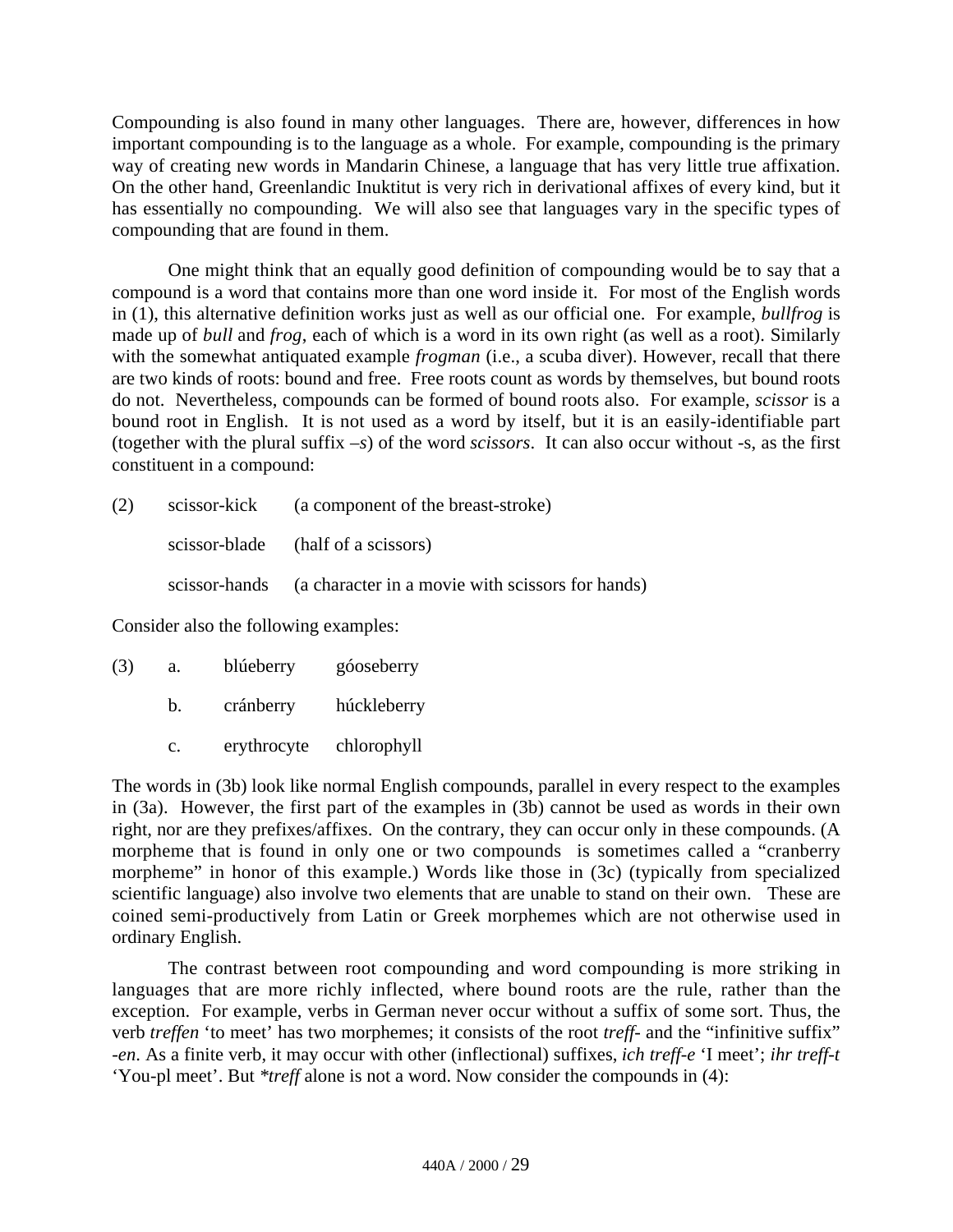| (4) | <i>treffen</i> 'to meet' <i>Punkt</i> 'point'            |                                                             | <i>Treffpunkt</i> 'Meeting point'                                                                  |
|-----|----------------------------------------------------------|-------------------------------------------------------------|----------------------------------------------------------------------------------------------------|
|     |                                                          | <i>essen</i> 'to eat' Lokal 'place' Esslokal 'Eating place' |                                                                                                    |
|     |                                                          |                                                             | <i>brechen</i> 'to break' <i>Hammer</i> 'hammer' <i>Brechhammer</i> 'A hammer for breaking things' |
|     | but $*$ <i>treff</i> $*$ <i>ess</i> and $*$ <i>brech</i> |                                                             |                                                                                                    |

These are verb-plus-noun compounds, in which the bound root of the verb is combined with a noun to form a new word, a noun in each case. Similarly, all noun roots in Greek are bound; they must take a suffix that indicates the **number** of the noun (singular or plural) and its **case** (i.e., how it is used in a sentence; see section x.x).

(5) lik-os wolf (subject form) lik-oi wolves (subject form) lik-o wolf (object form) lik-ous wolves (object form) lik-ou wolf's (possessive form) lik-on wolves' (possessive form)

Clearly the morpheme that means 'wolf' is *lik*, since that is the sequence of sounds that all of these words share. (The *o* is a theme vowel, part of the suffix.) However *\*lik* on its own is unacceptable to a Greek speaker. It can be used in a compound, however:

(6) likanthropos 'werewolf'

from: *lik* 'wolf' + *anthrop* 'person' + *os* 'singular subject form'

Finally, in Mohawk all well-formed nouns and verbs must contain both prefixes and suffixes of various kinds:

(7) a. ka-*natar*-u 'bread' (noun)

b. ye-*kwetar*-us 'she cuts' (verb)

Mohawk also has many Noun  $+$  Verb compounds. These are formed by combining the root of the noun and the root of the verb. Then the same prefixes and suffixes are attached to the resulting unit as are added onto a simple verb. This results in complex words like (8):

(8) ye-*natar*-a-*kwetar*-us 'she cuts bread', literally 'she bread-cuts'

(The inflectional affixes associated with nouns are not used at all in this formation, although there is a special 'linking vowel' *a* between the two roots, that we will ignore here). In this case, there is no subpart of the word that counts as a valid word on its own, yet it is a well-formed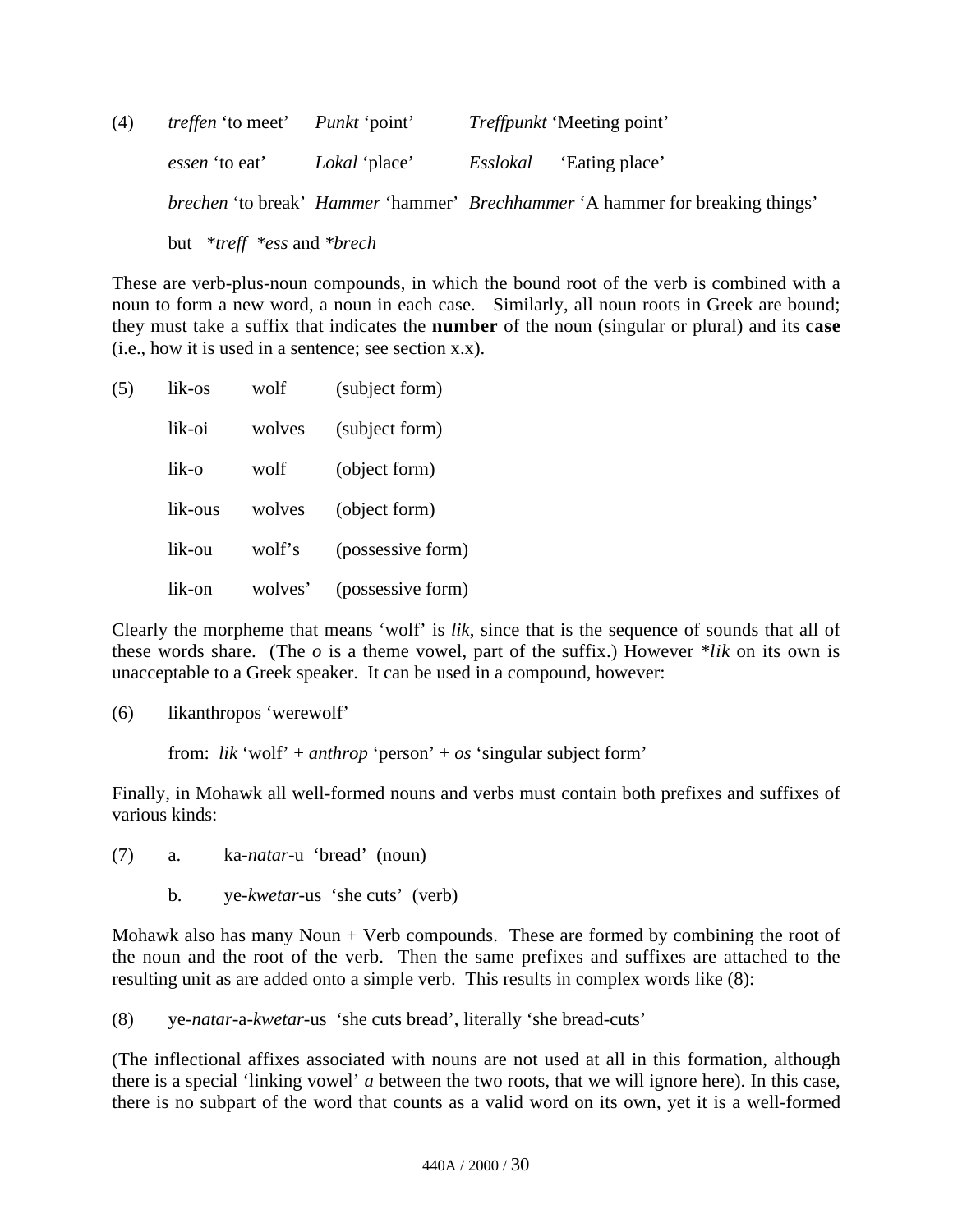compound. These examples show that defining compounds as words that contain two roots is much more valid across languages than defining them as words that contain two words. There are languages in which compounds are constructed from two or more fully formed words,, but of course all such examples have two or more roots as well (since every word contains a root). Therefore the definition of compounding is general enough to include this case as well.

*Practice Problem C-1*. For each of the following English words, is it best analysed as a compound or an affixed word? Explain in each case by comparing to other common English words. (Do not feel constrained by what we have taken for granted elsewhere in this book for purposes of this problem. Having the definition of a morpheme clearly in mind will help.)

- (i) breakable
- (ii) hopeful
- (iii) hopeless
- (iv) counterattack
- (v) outlive

# **3.1 Word Structure Trees for Compounds**

Now that we know what a compound is, we can consider what it would take to extend the theory of word formation that we introduced in the last chapter so that it includes compounds as well. The first step in doing this is to construct a word structure tree for compounds. What should such a word structure tree look like?

To see how to do this, let us compare once again the derived word *blackness* with the compound *blackbird*. We know that the word structure tree for *blackness* looks like (9).

(9)



This tree is asymmetrical. The affix *–ness* is **immediately dominated** by the topmost node of the tree, whereas the root *black* is only indirectly dominated by that node. In between the root *black* and the top node there is an intermediate node, labelled A, that dominates only the root. The word structure tree is drawn in this way to respect the selectional restrictions of the morphemes included in the tree. Thus, -*ness* is a suffix that attaches to adjectives. This is respected in (9) because the left-hand sister of –*ness* under the dominating node N is a node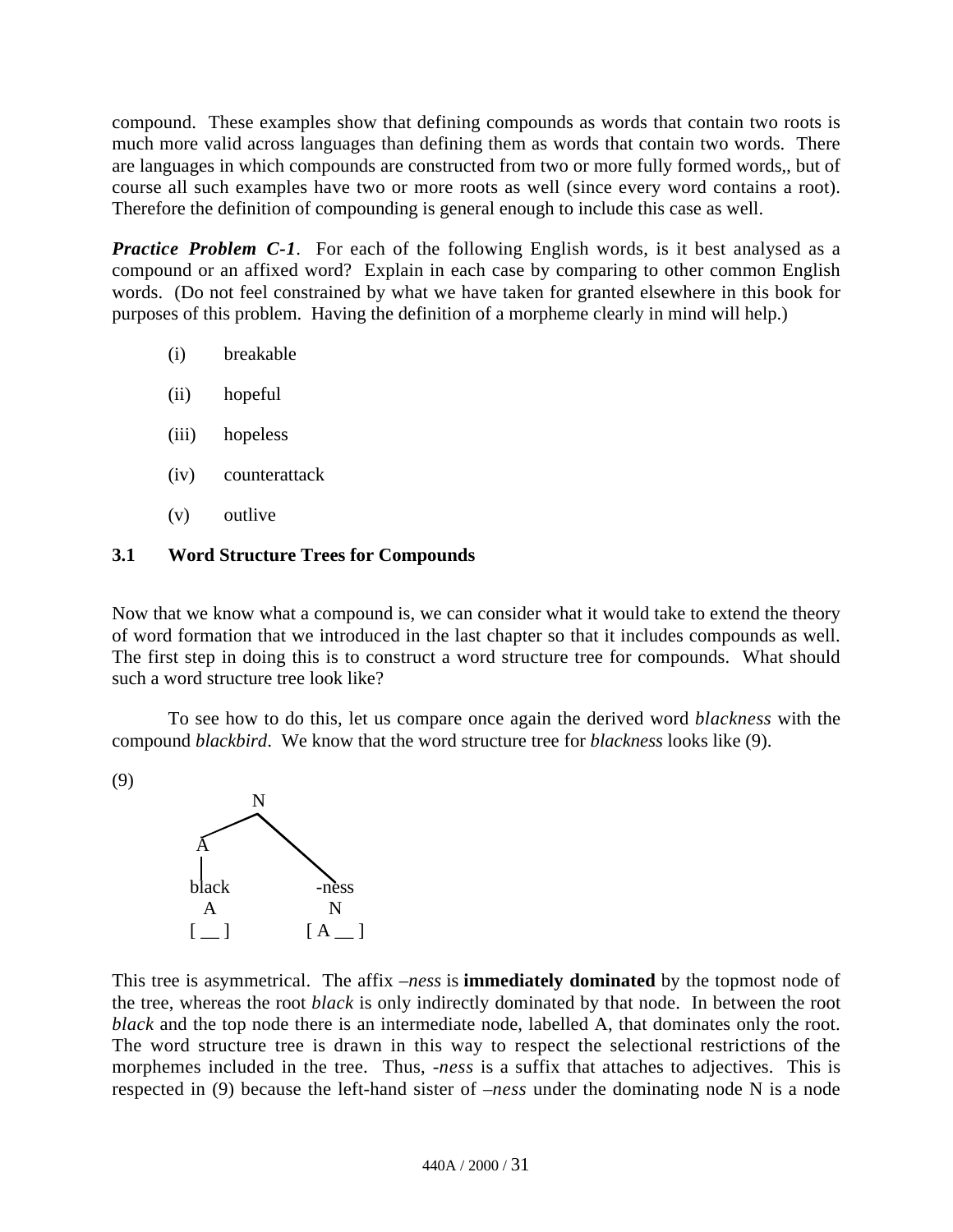labelled "A". On the other hand, *black* is not an affix but a root. Although morphemes may attach to it, it in itself does not need to attach to anything. Its selectional restrictions are vacuous. This is represented in (9) by the fact that the node immediately above *black* contains nothing else, neither to its right nor to its left—a sign of the relative morphological independence of this morpheme. In this way, the distinction between affixes and roots is built graphically into the word structure tree, as was discussed in Chapter D.

Now within this way of doing things, what should the word structure tree for a compound like *blackbird* look like? The A node above *black* should still be there, since *black* is an adjectival root with no selectional restrictions in this example too. The top N node should be there too, because the whole word is a noun. The only difference is that the second morpheme, *bird*, is a root rather than an affix. Like *black*, it has no specific selectional restrictions. Therefore, to be consistent, it too should have a node directly above it that dominates nothing else, either on the left or the right, to show that *bird* does not need to attach to anything. In other words, the word structure tree for a compound should look like (10):



This is a symmetrical structure, with both morphemes treated the same way, which seems natural for a compound. Note again that each root in these trees is immediately dominated by a nonbranching node, the convention we established in the previous chapter.

This basic tree structure will also be valid for all the other kinds of compounds show in (1) in English. More precisely, the shape of the word structure tree will always be the same, and the only thing that will change is the labels of the nodes in that tree to match the lexical properties of the particular roots involved. Here are two more compound word structure trees:



While the basic word structure tree for compounds is always the same, more complex structures can arise when a word contains more than two morphemes. For example, one can start with a compound noun like *bathroom* and compound it with another noun like *sink* to get the compound *bathroom sink*. This would have the following word structure tree: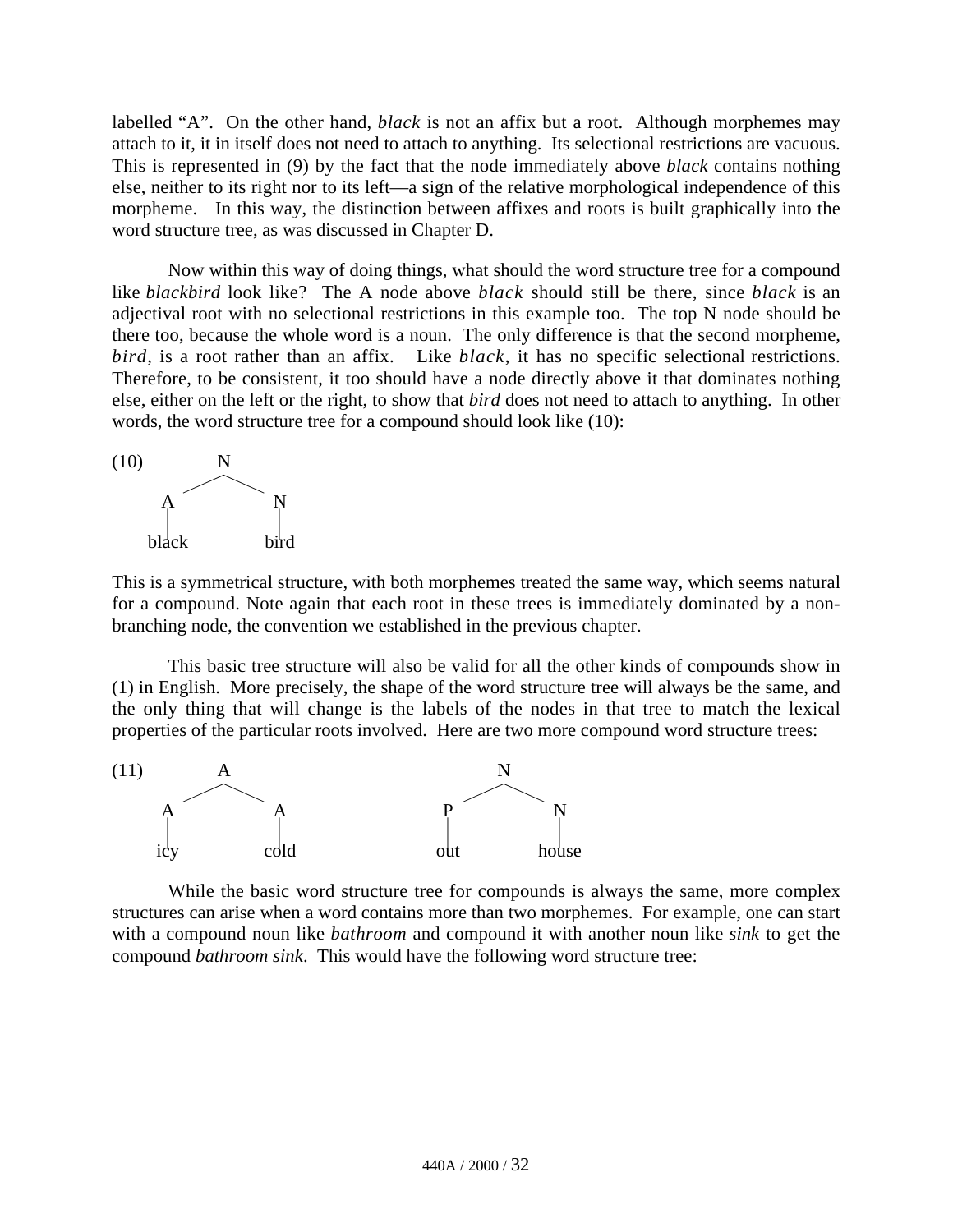

*Car salesman* is also a compound noun made up of three noun roots, but the arrangement is a bit different. This time the simple noun the first part of the compound and the compound noun is the second part: a *car salesman* is most naturally *car* + *salesman*, not *car-sales* + *man*. Hence the word structure tree will look like (13):



Note that we have abbreviated the tree somewhat, in particular, by ignoring the internal structure of the word *sales*. When we make an abbreviation, by convention, we draw a small triangle over the string whose internal structure we are not indicating. Since *sales* is not a root (it is a combination of the root *sale* plus the plural suffix *-s*), it would be technically incorrect to connect this to the node above it with a single straight line. A non-branching node is by definition a root, and a root is, by definition, not internally complex.

Both the first part of a compound and the second part of a compound can themselves be compounds. For example, a *used car salesman* is a man involved with the sales of cars that have been used – a four-part compound with the following structure:



And so on. Indeed, one of the striking properties of Germanic languages (as compared to Romance languages like French and Spanish, for example) is how productive noun-noun compounding is. This is especially striking in German, where the standard orthography consistently writes compounds as a single word, with no spaces or hyphens. English writing, on the other hand, is notoriously inconsistent on this point: some familiar compounds are written all together as one word, the parts are separated with a hyphen or a space in others. Thus, in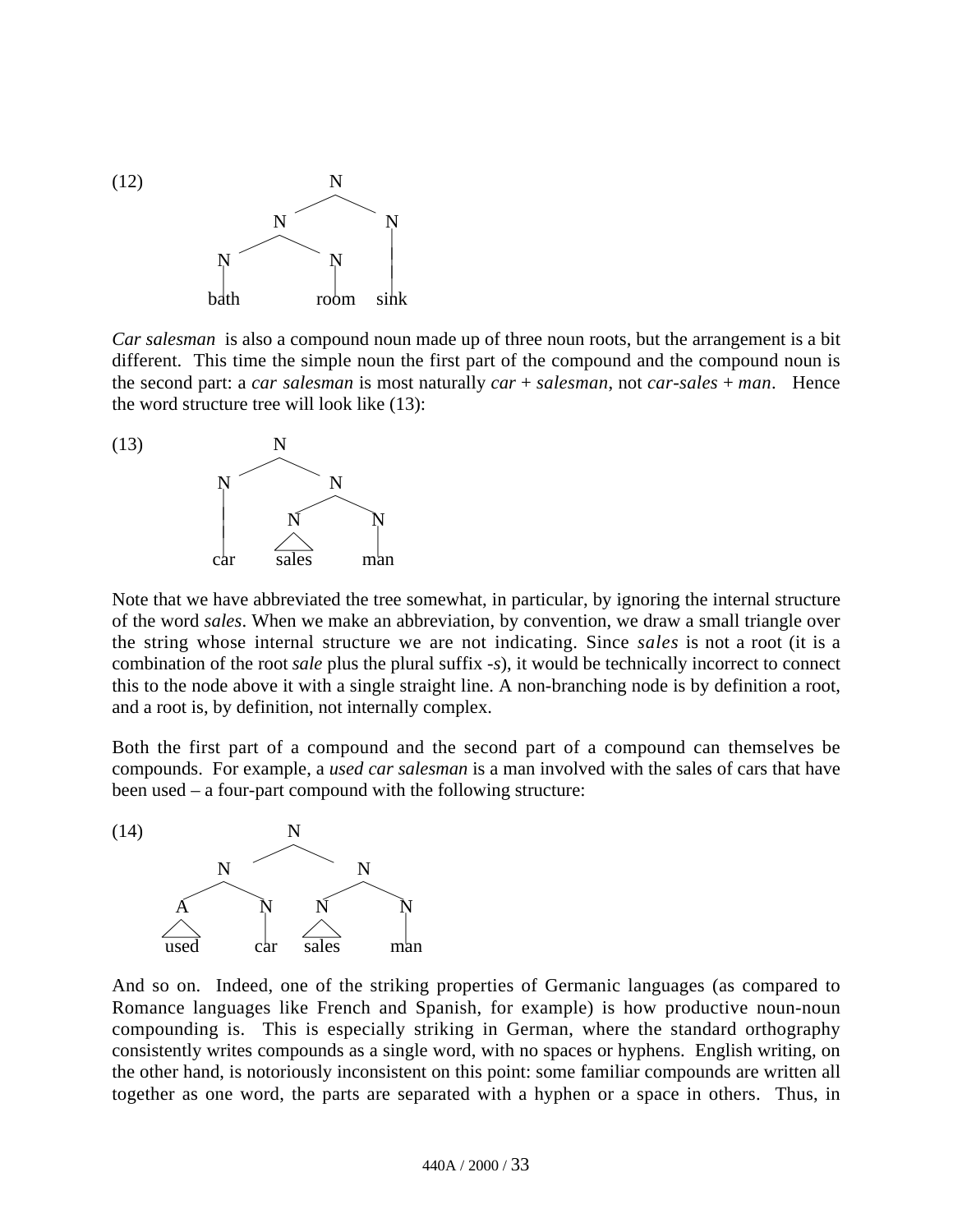German a *typewriter salesman* is a *Schreibmaschinenvertreter*, written all as one word. (The major parts are *schreib* 'write', *machinen* 'machines' and *vertreter* 'salesman, vendor'—although these have internal complexity—thus it has essentially the same structure as the three-way compound in (12).) Or consider the still more impressive example in (15):

## (14) Der Donaudampfschifffahrtsgesellschaftskapitänskajütentürschlüssel

Danube-steam-ship-driving-company-captain-cabin-door-key

This is a nine-root compound, containing the following nouns: *Donau* 'Danube', *Dampf* 'steam', *Schiff* 'ship', *Fahrt* 'driving', *Gesellschaft* 'company', *Kapitän* 'captain', *Kajüte* 'cabin', *Tür* 'door', and *Schlüssel* 'key'. It refers (of course) to the key that opens the door of the cabin belonging to the captain who works of a company that drives steam ships on the Danube. Simplifying the internal structure of some of these nouns, the best word structure tree for this example is:

(15)



*Practice Problem C-2.* We saw that there are two ways of making compounds out of three noun roots in English. How many different ways should there be of making a compound that contains four noun roots? Draw the word structure tree for each, and try to find or make an example of an English word that has that structure.

*Practice Problem C-3*. What is the longest compound in English that you can find in a printed source or that you can make up and have someone else understand? What do you think its word structure tree would be and why?

#### *end of problem*

It is also possible to have complex words that containing both affixation and compounding. Indeed, we have already seen a few examples of this in section 1, from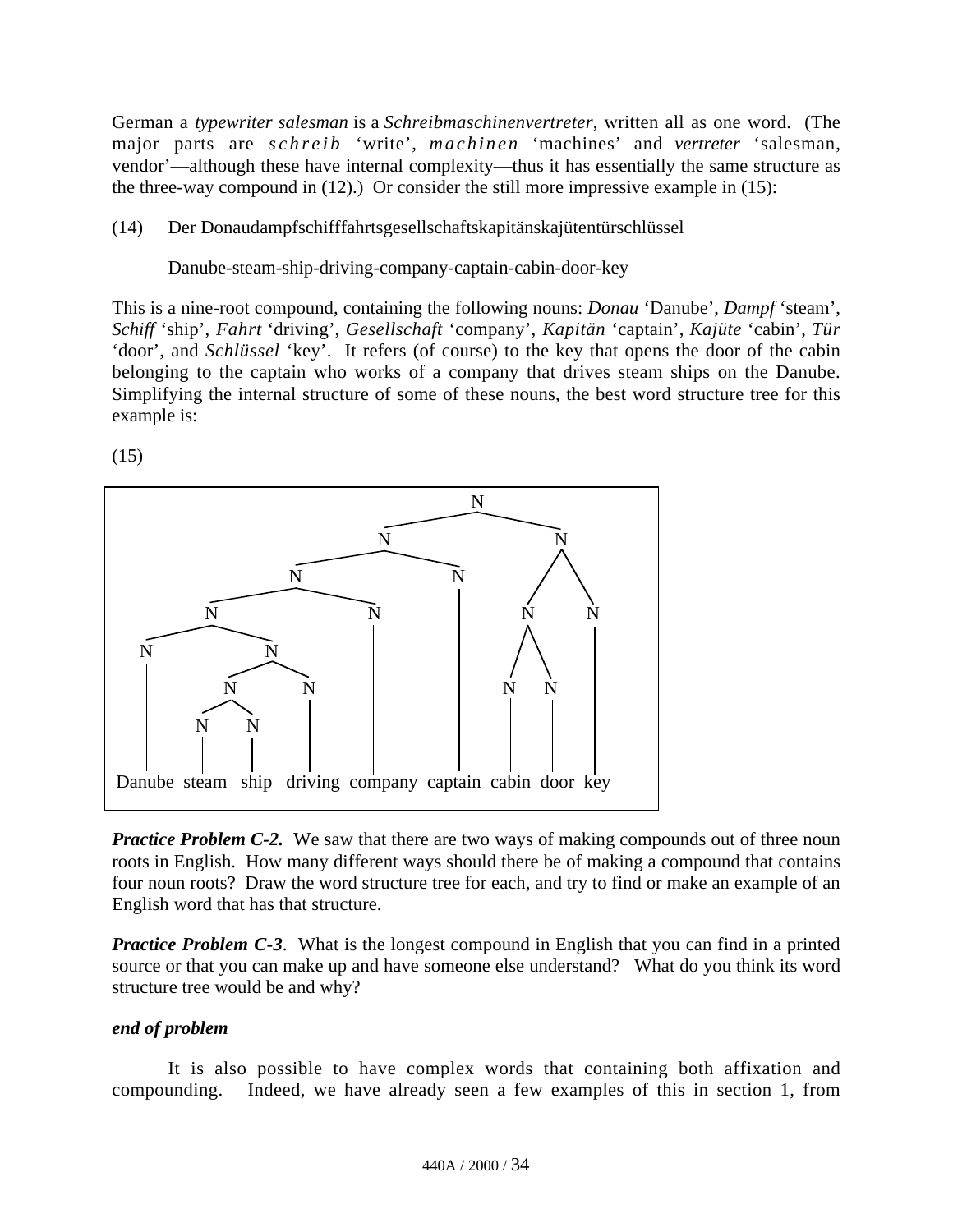languages like Greek and Mohawk, in which all roots are bound roots. This means that one or more affixes must attach to them before they can be used in sentences. The same affixes have to attach to compounds, in general. Thus, *likanthropos* 'werewolf' in Greek is a compound formed by two noun roots, with a singular nominative case affix attached at the end. Its word structure tree would look like this:



Presumably English world like *bathrooms* and *icy-coldness* have the same structure, with the plural suffix *–s* attaching to the compound *bathroom* and the noun forming affix *-ness* attaching to the adjectival compound *icy-cold*. The Mohawk example *yenatarakwetarus* 'she bread-cuts' is similar, except that it has a prefix that attaches to the compound as well as a suffix (we have simplified by omitting the linking vowel).



There is no way of telling whether the tense suffix or the feminine subject prefix attaches first without more information, because both affixes attach to verbs. However, it is very clear that the prefix *ye-* (at least) attaches after the noun root *natar* 'bread' and the verb root *kwetar* 'cut' have been compounded. *Ye-* never attaches to nouns in Mohawk; its selectional restrictions stipulate that it must prefix to a verb stem. Therefore, it cannot attach directly to *natar* 'bread', but only to whole compound *natarakwetar* 'cut bread', which has the feature V. (In contrast, it could be debated whether the compounding or the affixation happens first in (xx); can you see why?) A similar example in English is the coined but easily understandable word *reuproot*. This word is perfectly understandable in a sentence like the following: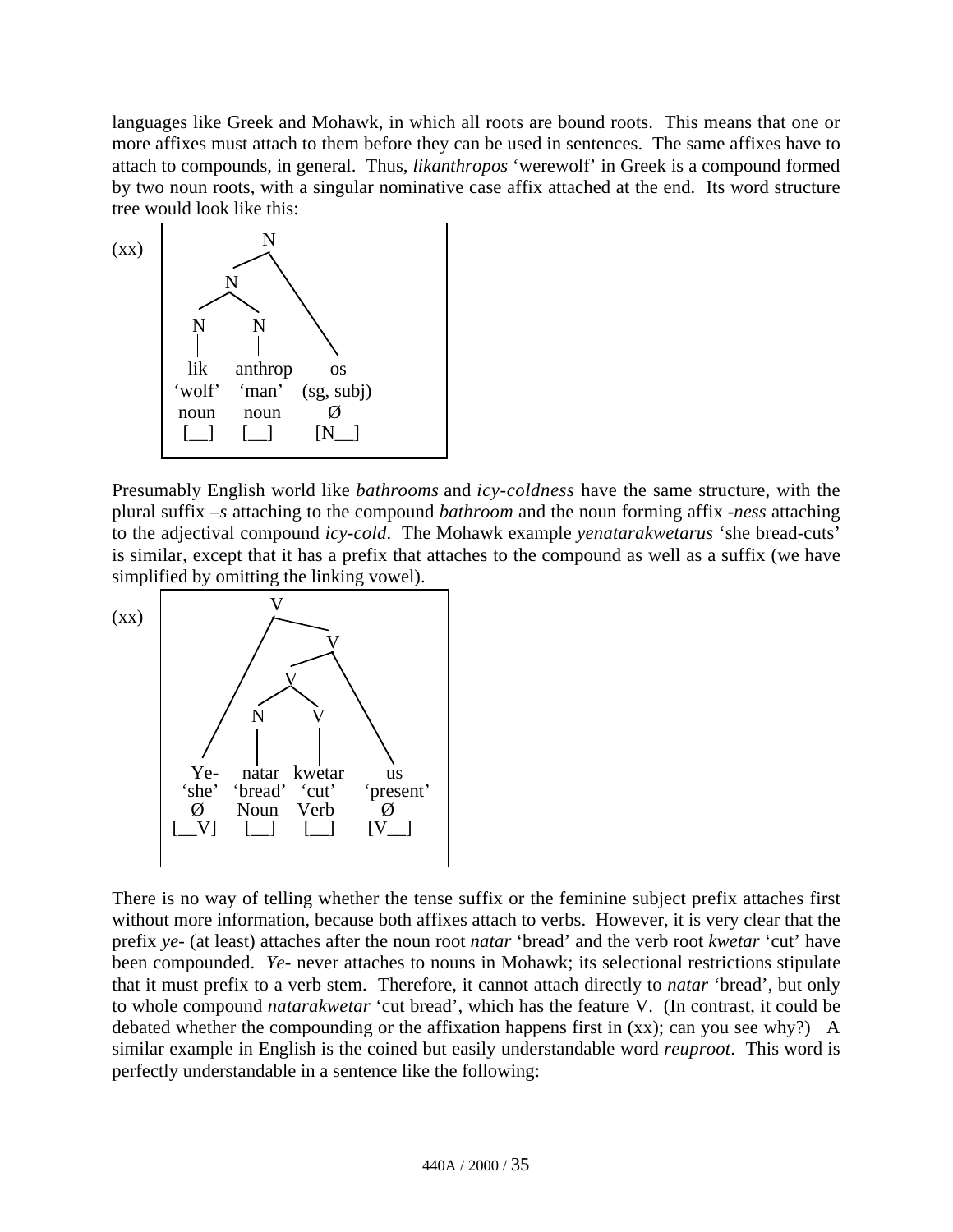(xx) A new outbreak of fighting **reuprooted** the refugees just as soon as they had been resettled on their land.

*Re-* is a prefix that attaches to verbs, never to prepositions. Therefore the word structure for *reuproot* must be (xxa), not (xxb).



It is perfectly possible for affixation to take place prior to compounding, however. For example, a piano that was mechanically rigged to play songs without anyone touching the keys was a *player piano*. Here the first part of the compound contains a derivational affix *–er*. Conversely, a person who plays pianos is a *piano player*; in this case it is the second part of the compound that contains the affix. The word structure trees for these examples would be as follows (compare also the example *used car salesman* in which both *used* and *sales* have affixation feeding compounding):



Thus, we have seen how to draw the word structure tree for basic compounding examples, and how to extend this notion of word structure to include complex iterated compounds and combinations of compounding and affixation. Compounding and affixation can generally apply in any order, so long as the selectional restrictions of the morphemes involved are respected. The resulting word structure trees can be quite complex. However, for any node in such a tree, it is easy to tell whether it represents a case of compounding or a case of affixation. A branching node with a morpheme directly under it always stands for an affixing step (the affix is the item directly under it), whereas a node with two other nodes directly under it stands for an instance of compounding.

*Practice Exercise C-4.* For one of the words in (xx), there is a second word structure tree that is consistent with the selectional restrictions of the morphemes. Which word is it, and what would the alternative word structure tree look like? Even though two word structure trees are possible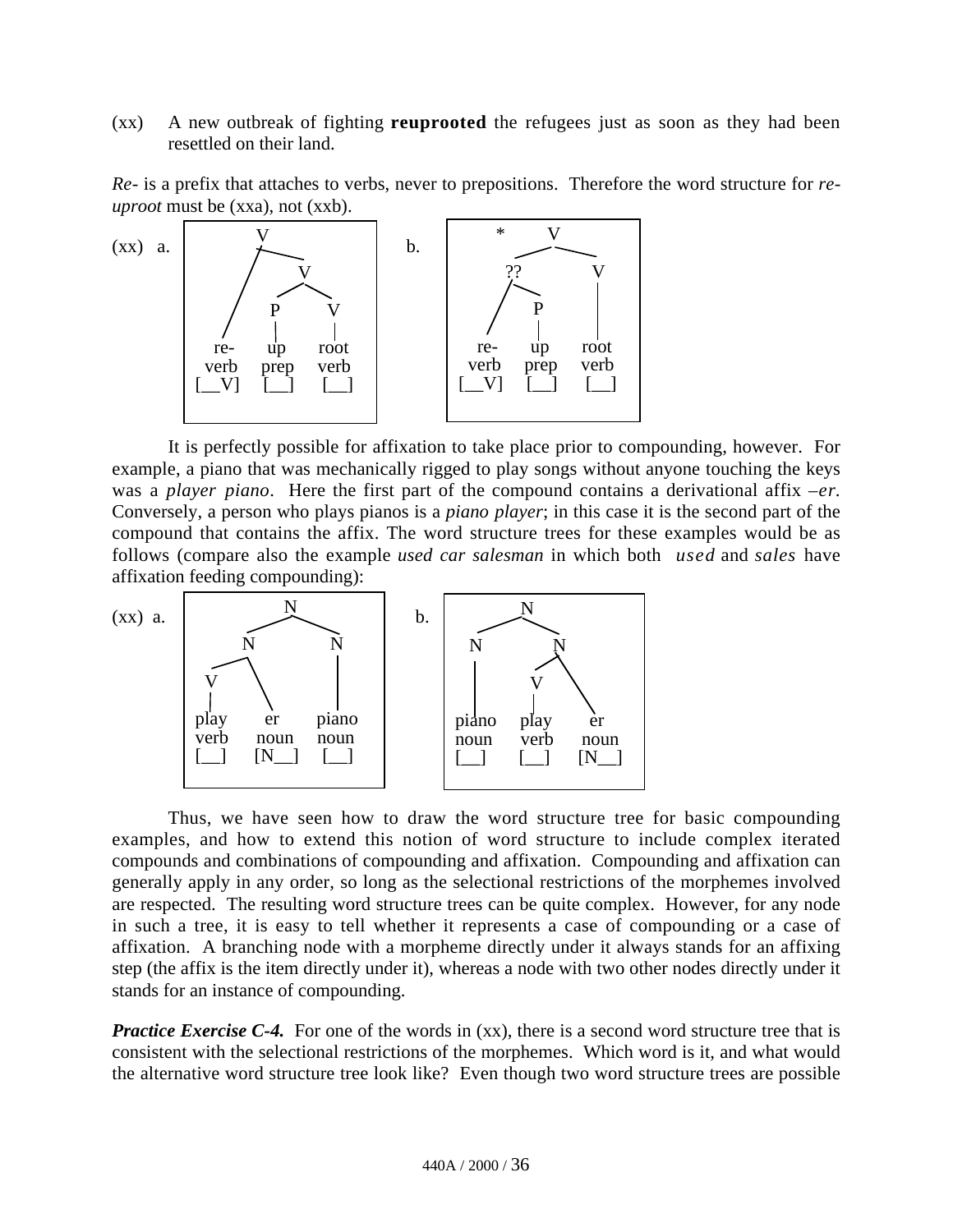in this case, can you see a reason for preferring the version given in (xx)? Explain. (A careful look at (1) might help. We will return to this topic below.)

# **3.1 Labelling word structure trees with compounding.**

One striking fact about compounding is that native speakers often know how to use and understand a newly formed compound immediately, without any learning process or experimentation. For example, even if you have never heard the word *turkey-stranglers* before, you understand it and recognize it as being a noun. Thus, (xxa) will strike you as a well-formed sentence of English, because *turkey-stranglers* is used in a position typical of nouns, whereas (xxb) and (xxc) sound unacceptable (they attempt to use *turkey-stranglers* as a verb or an adjective, respectively).

- (xx) a. The turkey-stranglers were arrested last night at 10:00pm.
	- b. \* Chris turkey-stranglers for us on every major holiday.
	- c. \*You seem very turkey-stranglers today, by the look in your eyes.

This is a sign that there must be general principles by which the properties of a compound can be calculated from the properties of its parts.

In this respect also, compounding is similar to derivational morphology but not identical to it. For derived words, too, native speakers often have intuitions about the syntactic category even if it is one that they have not heard before, as long as they know the morphemes it is made of. Our account of this depended on two conventions—the Node Labelling Convention and the Feature Percolation Convention—which regulate how the properties of the individual morphemes are combined to give the properties of the word as a whole. Something similar must happen in compounds. However, a closer look at the word structure trees of a compound show that it cannot be exactly the same. Consider again the word structure tree for a simple compound like *blackbird*, but now without the node labels that we have taken for granted so far:



The first step of labelling this tree is easy: the features of each root are passed up to the nonbranching nodes immediately above them—an ordinary use of the Node Labelling Convention.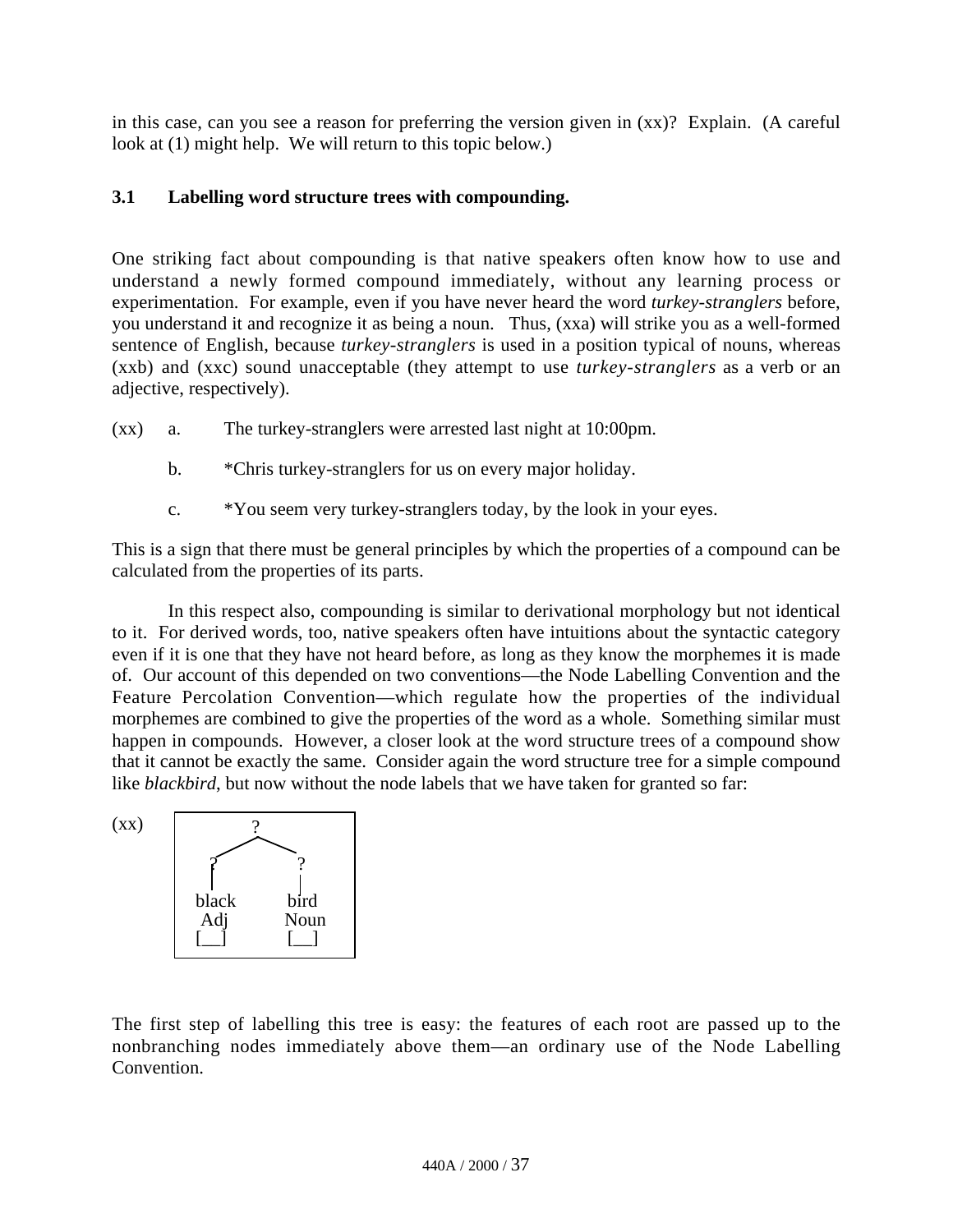

The crucial question that is distinctive to compounding is how to label the topmost node. The Node Labelling Convention does not apply here. This convention gives priority to the lexical node immediately dominated by the node under consideration. But for the node marked ? in (xx), there is no such lexical node. While this is never the case in affixation, this will always be the case in a compound structure. Therefore, node ? gets no features from the Node Labelling Convention. Given this, we might expect the Percolation Convention to step in, as it does for words that contain category-less affixes. It can apply in principle, but it does not resolve the questions about how the top node will be labelled. The PC could place features from either or *both*r of the nonbranching nodes on the topmost node. But this is wrong. *Blackbird* is not some new kind of blended word that is simultaneously a noun and adjective. Nor is it an indeterminate construction, which can be used as a noun or an adjective, according to the whims of the speaker. Rather, it is a perfectly ordinary noun, as shown by the examples in (xx).

- (xx) a. A *blackbird* is singing in the reeds.
	- b. \*That creature seems very *blackbird* from here.

Apparently, we need a third convention in order to determine a well-defined label for the top node of the symmetrical structures found in compounding.

The gist of the new convention that breaks this deadlock is fairly obvious from the examples that we have seen so far. Apparently, it is the node on the right hand side that determines the category of the compound in English:

OBSERVATION: The category of the whole is (almost) always that of the right hand member of the compound.

A nice pair that illustrates this is to compare *blackbird* with *jet-black*. Both are compounds containing a noun and the adjective *black*. Yet, *jet-black* is an adjective, whereas *blackbird* is a noun:

- (xx) a. A jet-black cat crossed in front of me.
	- b. \*A blackbird cat crossed in front of me.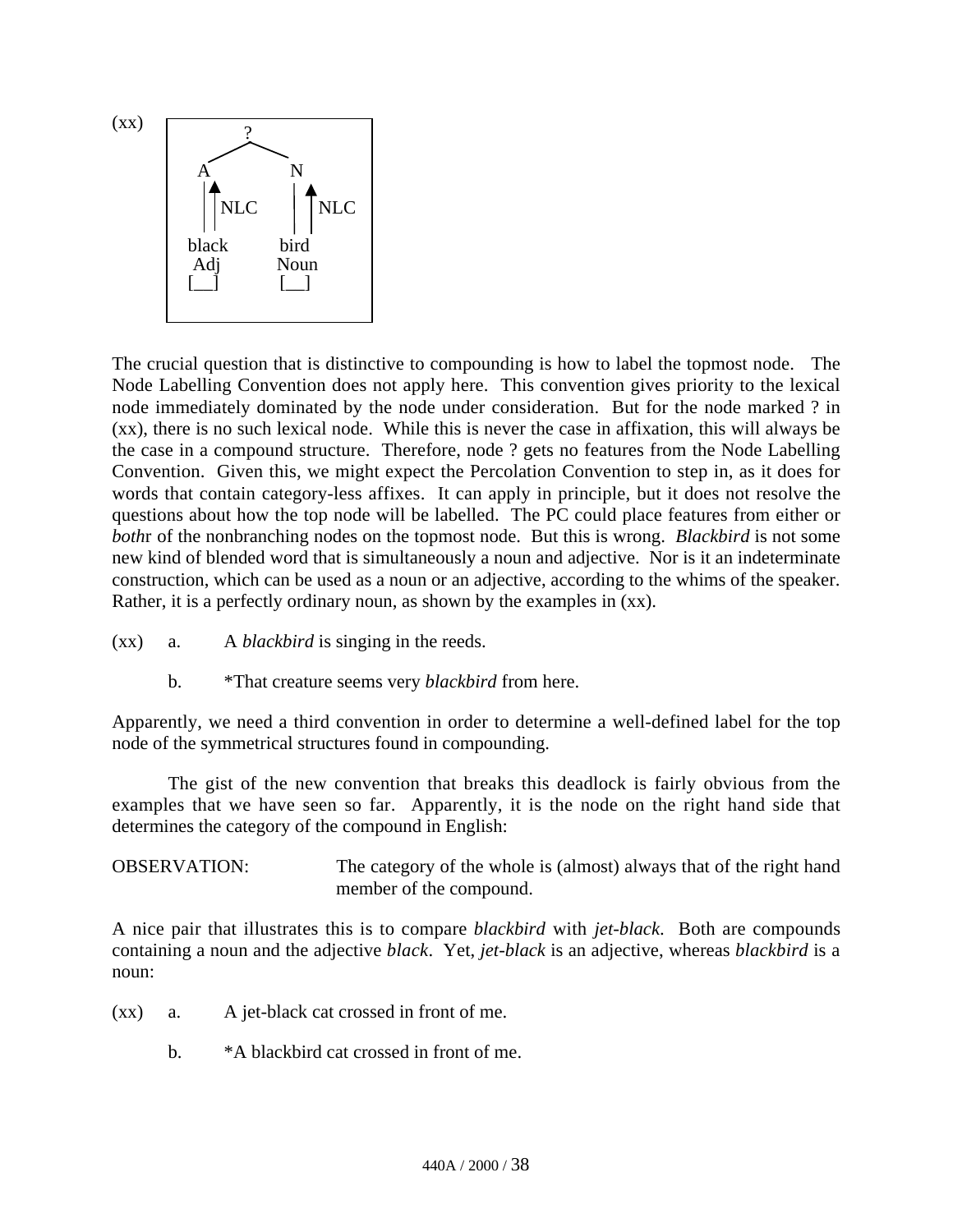The word structures trees look like this:



Clearly, it is the position of the adjective *black* inside the compound that makes all the difference as to whether its features determine the features of the larger word or not.

This generalization is valid over an impressive range in English. In section C.1 we presented a longish list of the kinds of compounds found in English, to give a sense of the range of the phenomenon. We repeat that list here:

| $(\mathbf{X}\mathbf{X})$ | A             | B          |                 |             |
|--------------------------|---------------|------------|-----------------|-------------|
|                          | hubcap        | greenhouse | overdose        | swearword   |
|                          | sales manager | highschool | outhouse        | rattlesnake |
|                          | frogman       | blackbird  | underdog        | pickpocket  |
|                          | bullfrog      | blackboard | uprising        | scarecrow   |
|                          | E             | F          | G               | H           |
|                          | headstrong    | icy-cold   | overripe        | intake      |
|                          | skin-deep     | white-hot  | underprivileged | overdo      |
|                          | jet-black     | widespread | ingrown         | uproot      |

The list contains words that are nouns (A-D), adjectives (E-G), and verbs (H). Inside the words are noun roots (A-E), adjective roots (B, E-G), verb roots (D, H), and prepositions (C, G, H). However, in every case it is the second part of the compound that determines the category of the compound as a whole. This is shown for some illustrative examples in (xx):

|             | $(xx)$ $N + N = N$ $hub + cap = hubcap$                                    | $N + A = A$ skin + deep = skin-deep |
|-------------|----------------------------------------------------------------------------|-------------------------------------|
|             | $A + N = N$ green + house = greenhouse $P + A = A$ over + ripe = over-ripe |                                     |
|             | $P + N = N$ over + dose = overdose                                         | $A + A = A$ white + hot = white-hot |
| $V + N = N$ | swear + word = swearword $P + V = V$ over + do = overdo                    |                                     |

Thus, there is a systematic asymmetry in compounds, but it is an asymmetry of linear order, not of tree shape. As far as syntactic category is concerned, the righthand member of the compound is *stronger* or *privileged*. Thus, we can refer to it as the *head* of the compound, and state a third labelling convention as follows.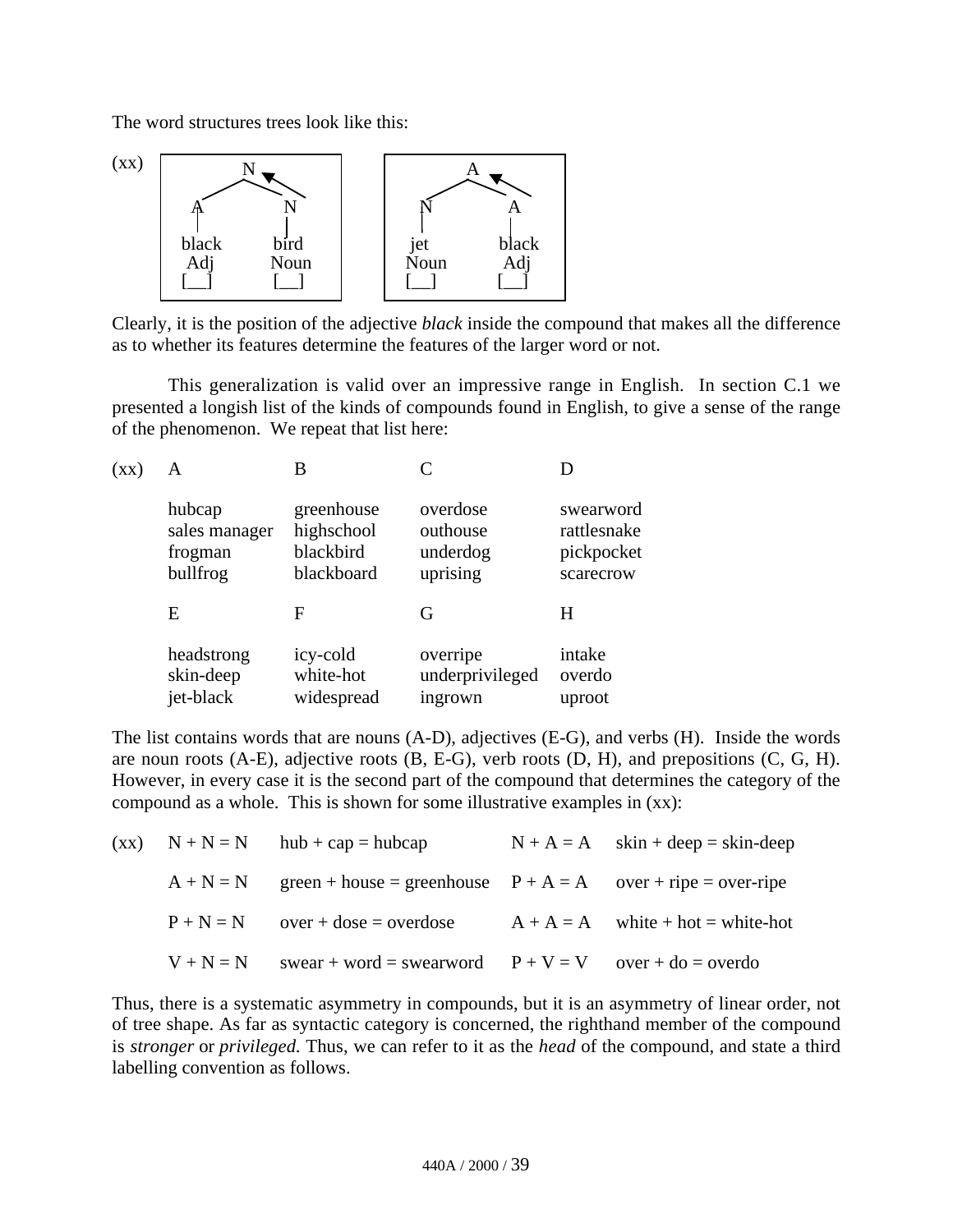## (1) The (Right-Hand) Head Rule: [HR]

The features of the **right**-hand member of a compound determine the features of the whole. [English, German, … ]

Here are two more examples of the Head Rule at word in fully annotated word structure trees:



It is easy to see that all of the fancier word structure trees that we saw in the previous section also obey this rule.

The Right-Hand Head Rule is valid not only for English, but also for many other languages, including German, Greek, and Mohawk. For example, we saw the following examples of verb-plus-noun compounding in German; note that the result is consistently a noun.

| (4) | <i>treffen</i> 'to meet' + $Punkt$ 'point'     |  | $=$ Treffpunkt 'Meeting point' |                                                                                                |
|-----|------------------------------------------------|--|--------------------------------|------------------------------------------------------------------------------------------------|
|     | <i>essen</i> 'to eat' $+$ <i>Lokal</i> 'place' |  | $=$ Esslokal                   | 'Eating place'                                                                                 |
|     |                                                |  | things'                        | <i>brechen</i> 'to break' + <i>Hammer</i> 'hammer' = <i>Brechhammer</i> 'A hammer for breaking |

On the other hand, *ye-na'tar-a-kwetar-us* is a compound of *na'tar* 'bread' (a noun) and *kwetar* 'cut' (a verb) in Mohawk; the result of this combination is a verb. The second member of the compound determines the category of the whole in these examples as well.

The Right-Hand Head Rule is not universal, however. In a sense, the rule is arbitrary. Even if it is convenient for a language to have a consistent rule for compounding, there is nothing sacred about the right hand side. One can easily imagine languages working just as well by consistently picking the first member of a compound to be the head that determines the features of the word as a whole. And indeed there are languages that work this way. One is Vietnamese, as shown in the following examples (tones are not indicated).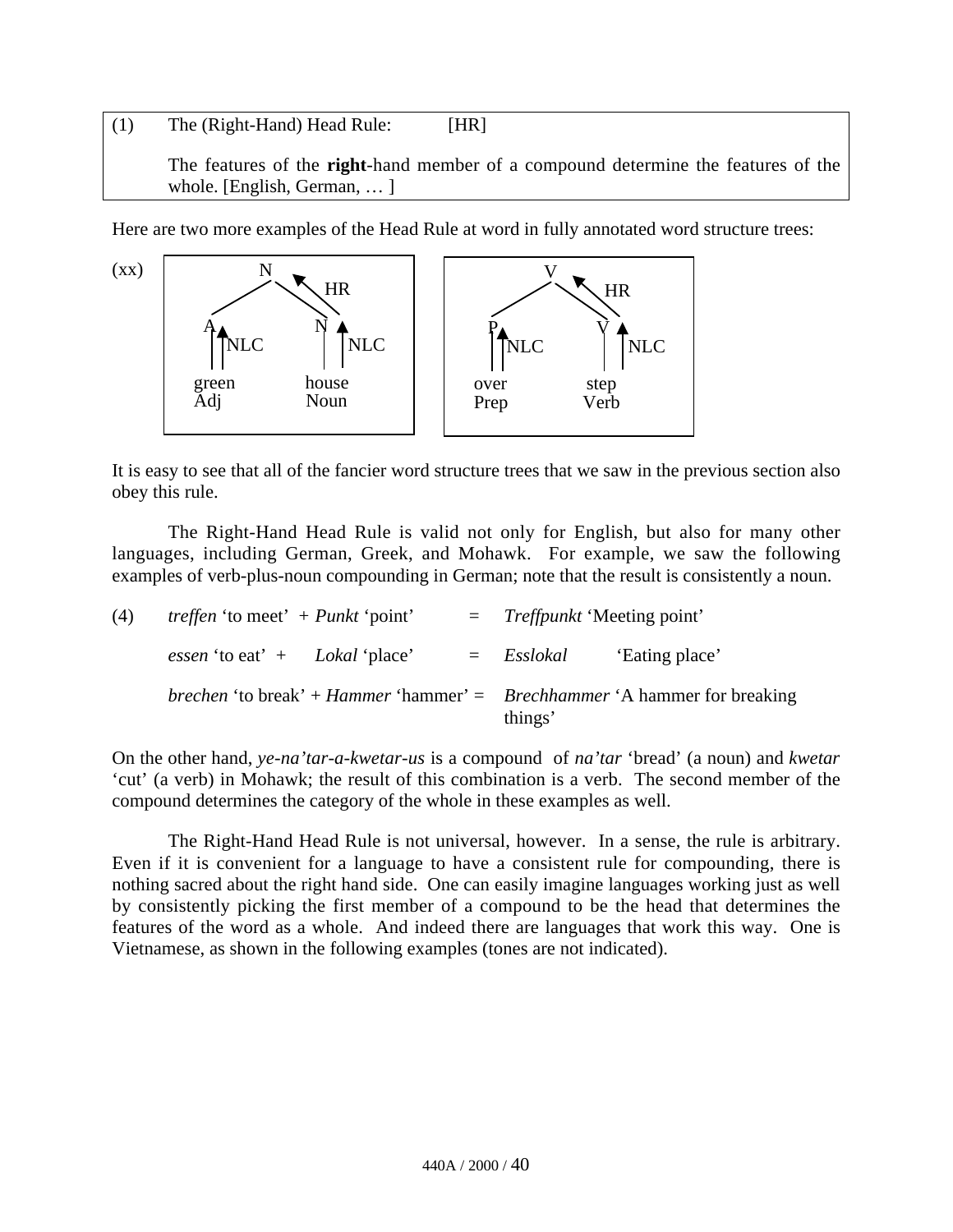$(xx)$  nha = 'establishment  $[N]$  + thuong 'be wounded'  $[V]$  = nha-thuong 'hospital'  $[N]$ nguoti = 'person'  $[N] + o'$  'be located' = nguoti-o' 'servant' (N)  $lam = 'do' [V] + vice' matter, thing' [N] = lam-view' work' [V]$  $lam = 'do' [V] + ruong 'rice-field' [N]$  = lam-ruong '(to) farm' [V]

Here if the first part of the compound is a noun, the compound is a noun; if the first part is a verb, the whole is a verb. The word structure trees would look like this:



Hebrew also has left headed compounding involving nouns and adjectives as shown in (xx).

| $(\mathbf{X}\mathbf{X})$ | yom = 'day' [N] + tov 'good' [Adj]          |     | yom-tov 'holiday' [N]         |
|--------------------------|---------------------------------------------|-----|-------------------------------|
|                          | $kesef = 'money' [N] + katan 'small' [Adj]$ |     | kesef-katan 'change' [N]      |
|                          | tov = 'good' $[Adj]$ + lev 'heart' $[N]$    |     | tov-lev 'kind' [Adj]          |
|                          | raze = 'thin' $[Adj]$ + panim 'face' $[N]$  | $=$ | raze-panim 'thin-faced' [Adj] |
|                          | $kaxol = 'blue' [Adj] + kehe 'dark' [Adj]$  | $=$ | kaxol-kehe 'dark-blue' [Adj]  |
|                          |                                             |     |                               |

These Hebrew words are the exact reverse of what one has in English: Hebrew has 'day-good', and English has '*holiday'* (=holy+day); Hebrew has 'blue-dark' and English has '*dark-blue'*. (Notice that we have written the Hebrew words in the Roman alphabet. In traditional Hebrew orthography, one writes from right to left. This fact confuses what we mean by "right side" and "left side" in principles like the Head Rule. By convention, linguists always write transcriptions from left to right, so "left" is equivalent to "first" and "right" is equivalent to "last" in linguistic principles.) This alternative form of the Head Rule is stated in the obvious way, as follows.

| (2) | The Left-Hand Head Rule: | [LHR]                                                                                           |
|-----|--------------------------|-------------------------------------------------------------------------------------------------|
|     | [Vietnamese, Hebrew,]    | The features of the <b>left</b> -hand member of a compound determine the features of the whole. |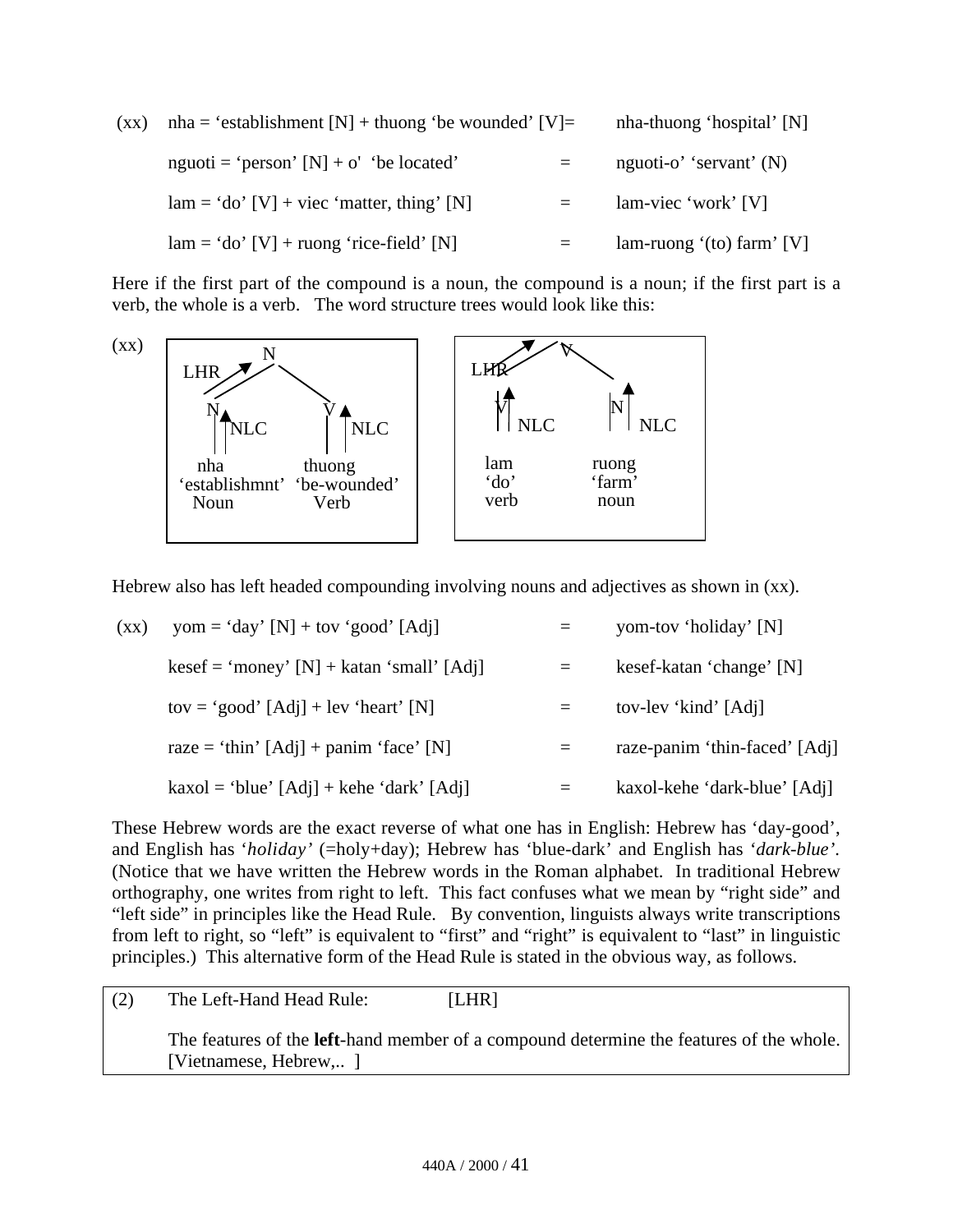OPTIONAL SECTION: It is natural to wonder whether the difference between languages with right-headed compounds and languages with left-headed compounds is a basic choice that languages make, or whether it is related to other known differences between the languages in question. The most likely thing it could be related to is word order in the syntax.

The idea of a head is important in syntax as well. The verb, for example is considered to be the head of the verb phrase. In English, the verb comes to the left inside the verb phrase, whereas in languages like German the verb comes to the right inside the verb phrase.

| $(xx)$ a. |                     | Fido will $\lceil v_{vp} \rceil$ bite the Mailman.                  | $\int_{VP}$ V Object                                                 |
|-----------|---------------------|---------------------------------------------------------------------|----------------------------------------------------------------------|
|           | $\langle$ dog> will | Bello wird $\int_{VP}$ den Briefträger beißen].<br>the mailman bite | $\left[\begin{smallmatrix} 1 \\ V \end{smallmatrix}\right]$ Object V |

This syntactic difference is reminiscent of the difference we have been studying with respect to compounding. The question then is whether the two are related.

There are some cases that show immediate promise for the idea that they are. Two of the most common types of compounds in English are N+N compounds and A+N compounds, where the first noun or adjective acts as a kind of modifier of the head noun:

(xx) a. the doghouse

b. a blackbird

Adjectives can also function as modifiers of nouns in the syntax, and when they do they come immediately before the noun. Similarly, a possessive noun phrase can come just before the head noun in English. Thus, there is an obvious parallelism between the syntactic constructions in (xx) and the compounds in (xx).

- (xx) a. the dog's house.
	- b. a black bird

Edo is an African language, spoken in Nigeria. Unlike English, both adjectives and possessor nouns follow the head noun in syntactic constructions.

- $(xx)$  a. ágá p<u>èrhè</u> chair flat 'a flat chair'
	- b. ágá Ózó chair Ozo 'Ozo's chair'

Edo also has productive N+N compounding (adjectives are more rare), and the head of the compound that defines its essential meaning is always on the left hand side.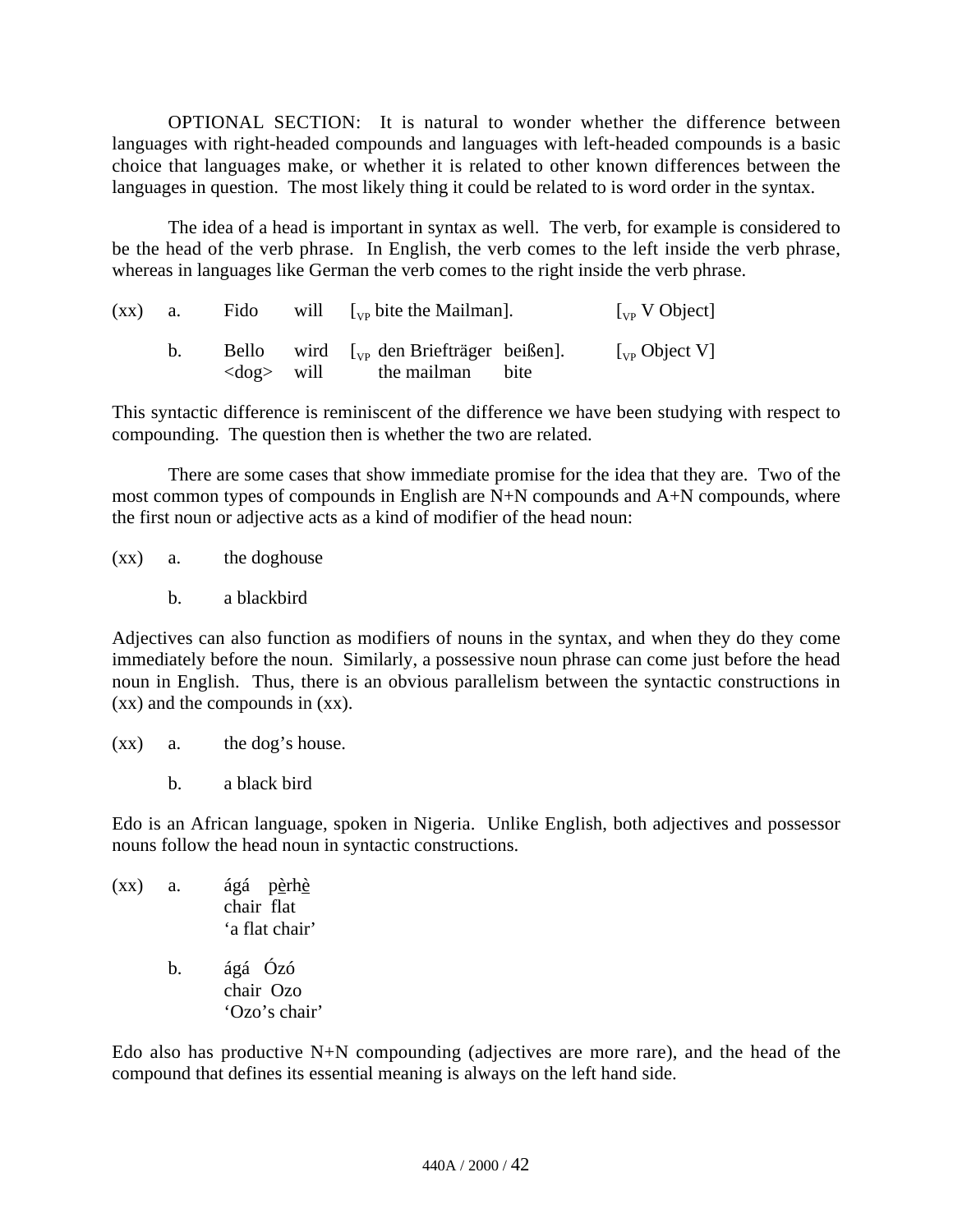| $(\mathbf{X}\mathbf{X})$ | a.             | èkón!khókhò<br>'chicken egg'  | from $eken + \hat{Q}kh\hat{Q}kh\hat{Q}$<br>chicken<br>egg |
|--------------------------|----------------|-------------------------------|-----------------------------------------------------------|
|                          | $\mathbf{b}$ . | ìkpákpé!ní<br>'elephant hide' | from $ikpákpà + èní$<br>'elephant'<br>'hide'              |
|                          | $\mathbf{c}$ . | ékpétió!tá<br>'radio'         | from ékpétin + $\dot{\Omega}$ tá<br>'speech'<br>'box'     |

The order in the compounds in (xx) is the reverse of the normal English order, just as the order in the phrases in (xx) is the opposite of the English order. Examples like these are reasonably common, and lend credence to the idea that there is a single head rule that is valid for both the syntax of a language and the morphology.

However, there are problems for this unified approach as well. Indeed, the most notorious problem is staring us in the face. Recall that verbs consistently come before objects in the syntax of English. The same is true for Edo.

- (xx) a. John [drives trucks (for a living)].
	- b. Òzó lé èvbàré Ozo cooked food

So we would expect verbs to come before nouns in compounds in these languages. Now compounds made from nouns and verbs are not terribly productive in either language. However, one can make nouns from verbs in both languages: in English, this is done by adding the suffix –ing or -er; the Edo equivalent is the prefix u- and the suffix –mwen.

(xx) a. driving

b. driver

c. ù-lé-mwèn. 'cooking'

The object of the verb can still appear with the noun form, although now it needs to be marked with the preposition of. (This will be an important topic in the next chapter.) The word order is the same as in verb phrases, with the derived noun coming before its "object".

- (xx) a. [The driving of trucks] becomes tedious after a while.
	- b. [A driver of trucks] must get a special license.
	- b. ùlémw<u>èn óghé èvbàré</u> .... cooking of food

Since noun-noun compounding is very free in both languages, we are not surprised that these –ing/u- -mwen nouns can easily form compounds in both languages. Moreover, we would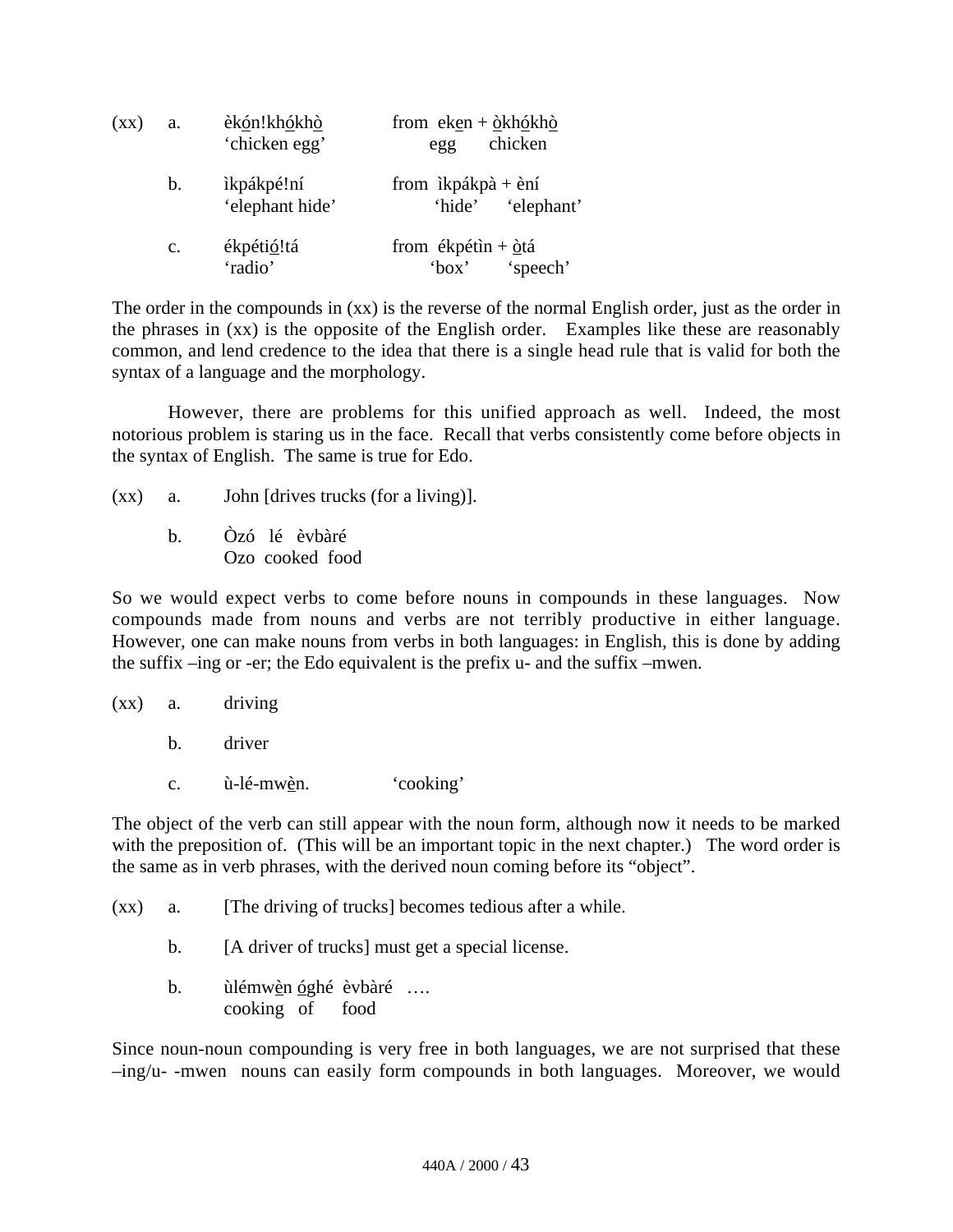expect that the deverbal noun should come before its "object" noun, mirroring the order in the syntactic construction. For Edo, this expectation is entirely correct:

| $(\mathbf{X}\mathbf{X})$ | a. | ùdémwí!yán<br>'yam-buying'                          | from $\dot{u}$ -dé-mwèn + iyán<br>'buying'                 | 'yam' |
|--------------------------|----|-----------------------------------------------------|------------------------------------------------------------|-------|
|                          | b. | <u>ò</u> súkp <u>ò</u> n<br>'tailor, clothes-sewer' | from $\dot{Q}$ + sé + ùkp <u>ò</u> n<br>er 'sew' 'clothes' |       |

However, for English the expectation is entirely wrong. On the contrary, the "object" noun aways comes before the "head" noun in this kind of compound:

(xx) a. Truck-driving becomes tedious after a while.

- b. Dish-washing is fun.
- c. Cigar-smoking leads to throat cancer.
- d. Truck-drivers/dish-washers/cigar-smokers often get throat cancer.

To the extent that nouns and verbs can compound to form verbs in English, we find the same reversal:

| $\left( xx\right)$ | John tends (the) bar on Saturday nights for some extra cash. | Syntax   |
|--------------------|--------------------------------------------------------------|----------|
|                    | John bartends on Saturday nights                             | Compound |
|                    | *John tendbars on Saturday nights                            |          |

So this is a sign that compounding order cannot always be identified with syntactic order in the simplest imaginable way.

However, the success stories for this account are enough that one should probably not give up on it too quickly. First of all, languages like Edo that fit the generalization are probably more common than languages like English that do not. Second, there is evidence from children learning language that there is something strange about English. Thus, small children who are first learning to construct compounds for themselves spontaneously make up compounds like 'driver-truck' or 'drive-truck-er' when they mean 'truck-driver'. (Occasionally examples like this are found even in adult language; thus, someone who does about doing good is a do-gooder (not a good-doer).) Only later do they consistently use the correct English pattern. This suggests that they believe that English should be like Edo in this respect, until they learn some further complication of the language.

One suggestion that has been proposed to explain why English seems to be exceptional in this respect points to a quirk in the history of English. It so happens that in Old English verbs did systematically come after their noun phrase objects, as is still the case in English's cousin languages Dutch and German. Compound orders like truck-driver and dish-washing were thus perfectly regular in Old English, as are similar compounds in Modern Dutch and Modern German (cf. Dutch *schoenmaker* 'shoemaker' from *schoen* 'shoes' and *maker* 'maker'). In the last thousand years the word order in English syntax has changed, but the older order is still preserved in compounds, according to this proposal.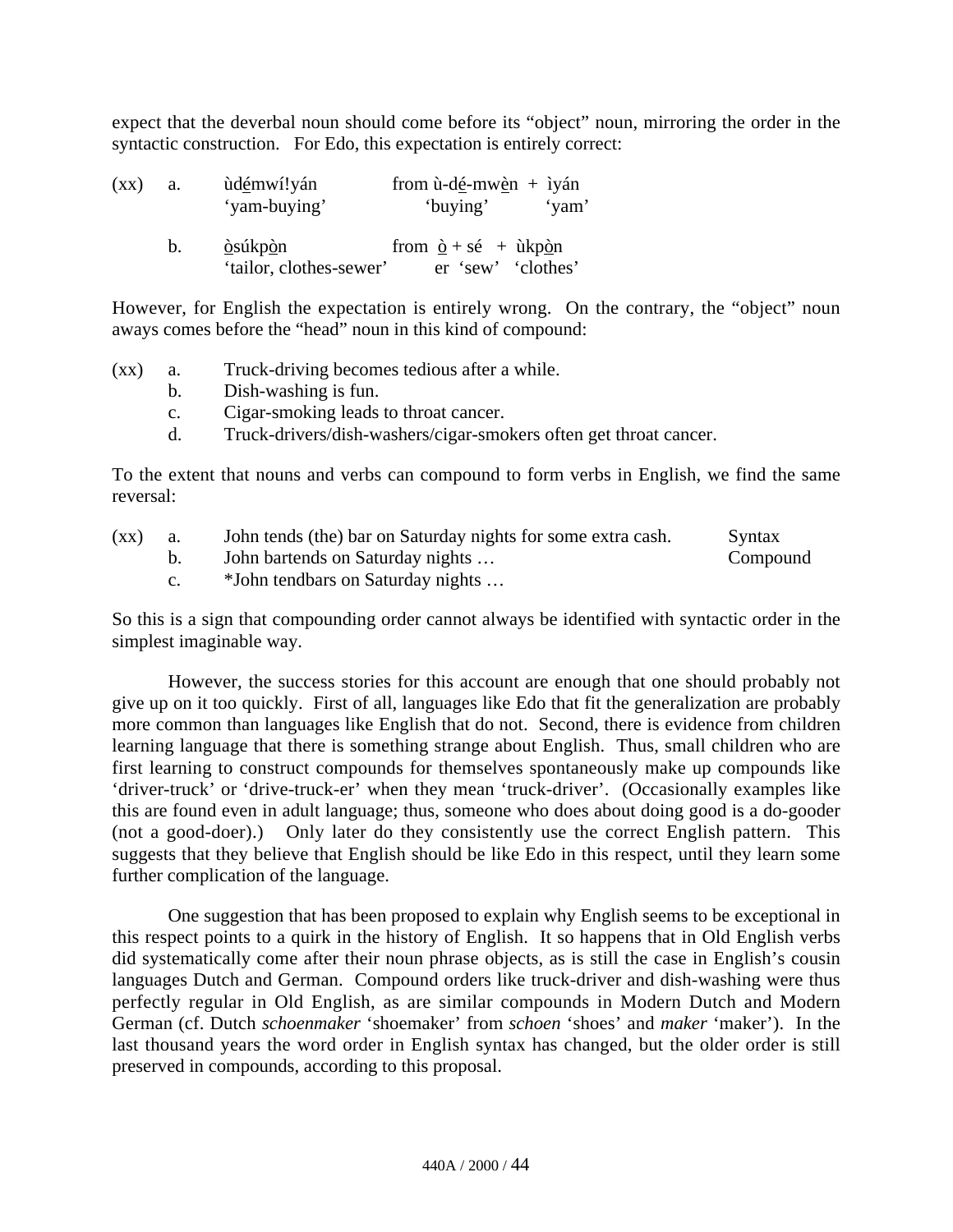While there may be an element of truth in this historical theory, it seems odd that morphology should lag so far behind syntax in this way. Most of us are quite oblivious to the fact that English used to have object-verb order, and this is certainly not a fact which children have access to in determining their grammars, yet compounds like truck-driver do not strike us as at all odd. Moreover, it is clear that *truck-driver* is not an archaic word left in the language since 800, the way *werewolf* is (*were* is an old root meaning 'man', which has long been lost). Rather, truck-driver has been coined in the last 100 years, in accordance with a still-robust pattern. A more promising way to explain this property of English might be to take a closer look at noun phrase syntax in English. Consider the following range of examples:

- (xx) a. John [drives trucks]
	- b. [The driver of the truck] was pulled over for speeding.
	- c. [The truck's driver] was pulled over for speeding.
	- d. [The truck-driver] was pulled over for speeding.

While it is true that the object of the noun *driver* can follow it in English ((xxb)), it is also possible for the object to come first, as in (xxc). Whereas, (xxb) is parallel to the verbal construction in (xxa), (xxc) is parallel to normal possessor-plus-noun phrases in English. The compound in (xxd) could then be seen as analogous to the syntactic construction in (xxc), whose order it preserves, rather than to the construction in (xxb). Perhaps, then, the order found in these compounds in English is not so strange after all. Edo has no equivalent of the structure in (xxc), but only (xxb). Therefore, it uses that order also in compounding. In this way, we might be able to retain the idea that the order of words in compounds is predictable from the order of words in syntax after all. To pursue this idea in detail would require more knowledge of syntax than we assume here, but it looks like a promising avenue of research.

#### **3.4 The Head Rule with Other Features**

Much of the power and beauty of the Node Labelling Convention and the Backup Percolation convention came from the fact that they worked not only for category features like Noun, Verb, and Adjective, but also for many other kinds of features. Now we will see that the same is true for the Head Rule.

Consider first the number feature of nouns. In English, this feature has two values, singular or plural. This feature is important not only for aspects of meaning, but for matters of syntactic agreement. Thus, both demonstratives and verbs necessarily change their form depending on whether a noun used as the subject is singular or plural.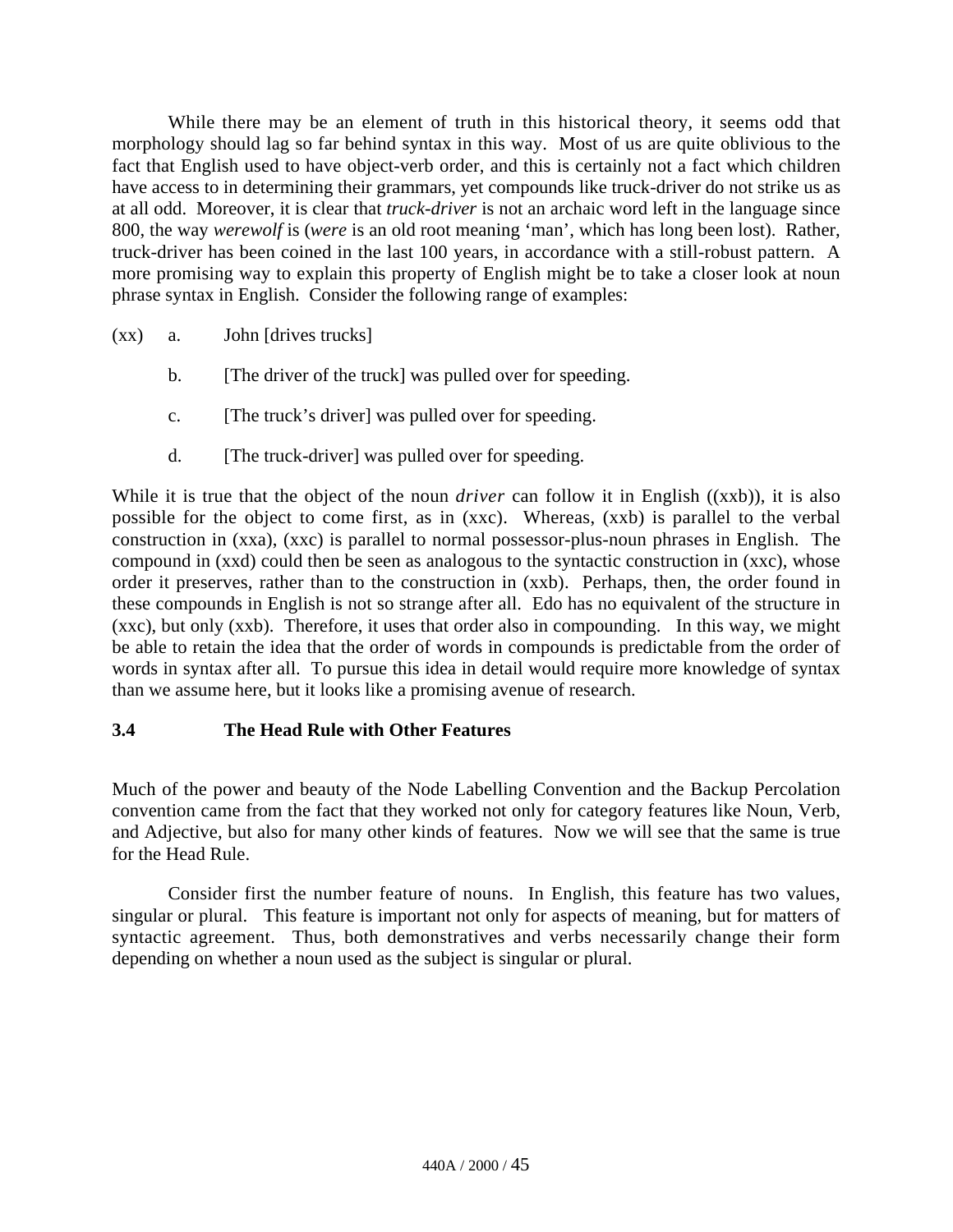(xx) This dog is fierce

These dogs are fierce.

\*These dog are fierce.

\*This dogs is fierce.

In English compounds where the first member is a noun, that noun typically shows up in its bare (i.e., singular) form. Thus, we say *truck-driver* and *dish-washer*, not *trucks-driver* or *disheswasher*, although the person referred quite probably washes dishes, not just a single dish.

There are, however, some nouns which appear in their plural form inside compounds. These come in two types. First, there are roots that are canonically used only in the plural (such as *clothes*) or which take on a specialized meaning in the plural, for example *arm*s with the meaning of *weapons* (if you sell one bazooka to a terrorist, you did not sell him *an arm*). Second, there are nouns that have a plural form which is not related to thhe singular by affixation. For example, *people* can be seen as a plural root, corresponding to the singular root *person*. (One can ask whether the same is true of pairs such as *goose-geese*; we return to these in later chapters). .

The following examples have a plural noun as the first member of the compound and a singular noun as the second member.

| $(\mathbf{X}\mathbf{X})$ |                    |  | clothes store vs. shoe store *shoes store   |  |
|--------------------------|--------------------|--|---------------------------------------------|--|
|                          | Arms race          |  | vs. *arm race                               |  |
|                          | people-watcher     |  | vs. bird-watcher, not *birds-watcher        |  |
|                          | Parks commissioner |  |                                             |  |
|                          | Sales person       |  |                                             |  |
|                          | people person      |  | as in: "I'm a people person"                |  |
|                          |                    |  | These compounds are grammatically singular: |  |

(xx) This arms race has gone on too long.

Not: \*These arms race have gone on too long.

On the other hand, the following compounds have a singular first part and a plural second part.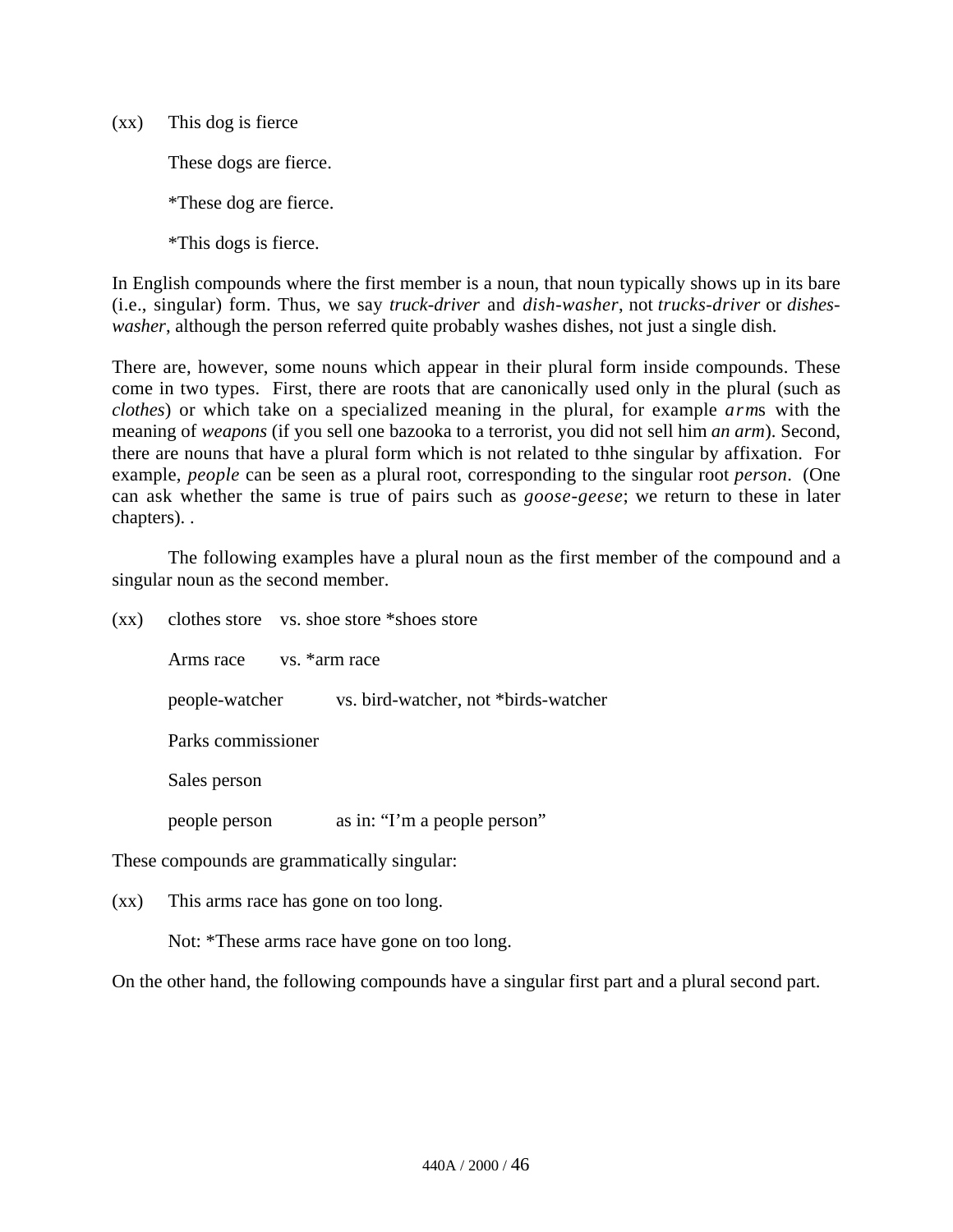(xx) Canada geese fieldmice hill people side arms

These are grammatically plural:

(xx) These fieldmice are a nuisance.

NOT: This fieldmice is a nuisance.

The fact that all these compounds are nouns is not remarkable: since both roots that make them up are nouns, what else could they be? However, the Right hand Head Rule applies in a nontrivial way to the number feature, ensuring that the number of the right hand root is the number of the whole word. Here are the Word Structure Trees:



Similarly, if we are going to make the plural of a compound made up of two singular noun roots, the Righthand Head Rule implies that we must attach the affix –s to the second noun (or to the compound as a whole). Attaching *–s* to the left-hand member of the compound will not do the trick:

- (4) a. We have a lot of [beehive]-s. c. Look at all the bullfrog-s.
	- b. \*We keep a lot of beeshive. d. \*Look at all the bullsfrog.

Affixing *–s* to the noun root *bee* will make it plural, but the plural feature will not be passed up to the whole word *beeshive*. Rather, the singular feature of hive will win out, thanks to the head rule.

Another important feature associated with nouns in many languages is **gender**. This feature is marginal at best in English, but is prevalent in languages like Russian and German, as we saw in the previous chapter. Indeed, gender is essential to picking the proper determiner forms and adjective forms to go with a given noun in these languages, much as number is in English. How then do gender features behave in compounds? The answer is the Head Rule applies. (xx) shows two compound nouns in German, both of which consist of a feminine root and a masculine root. When the masculine root is the righthand member of the compound, the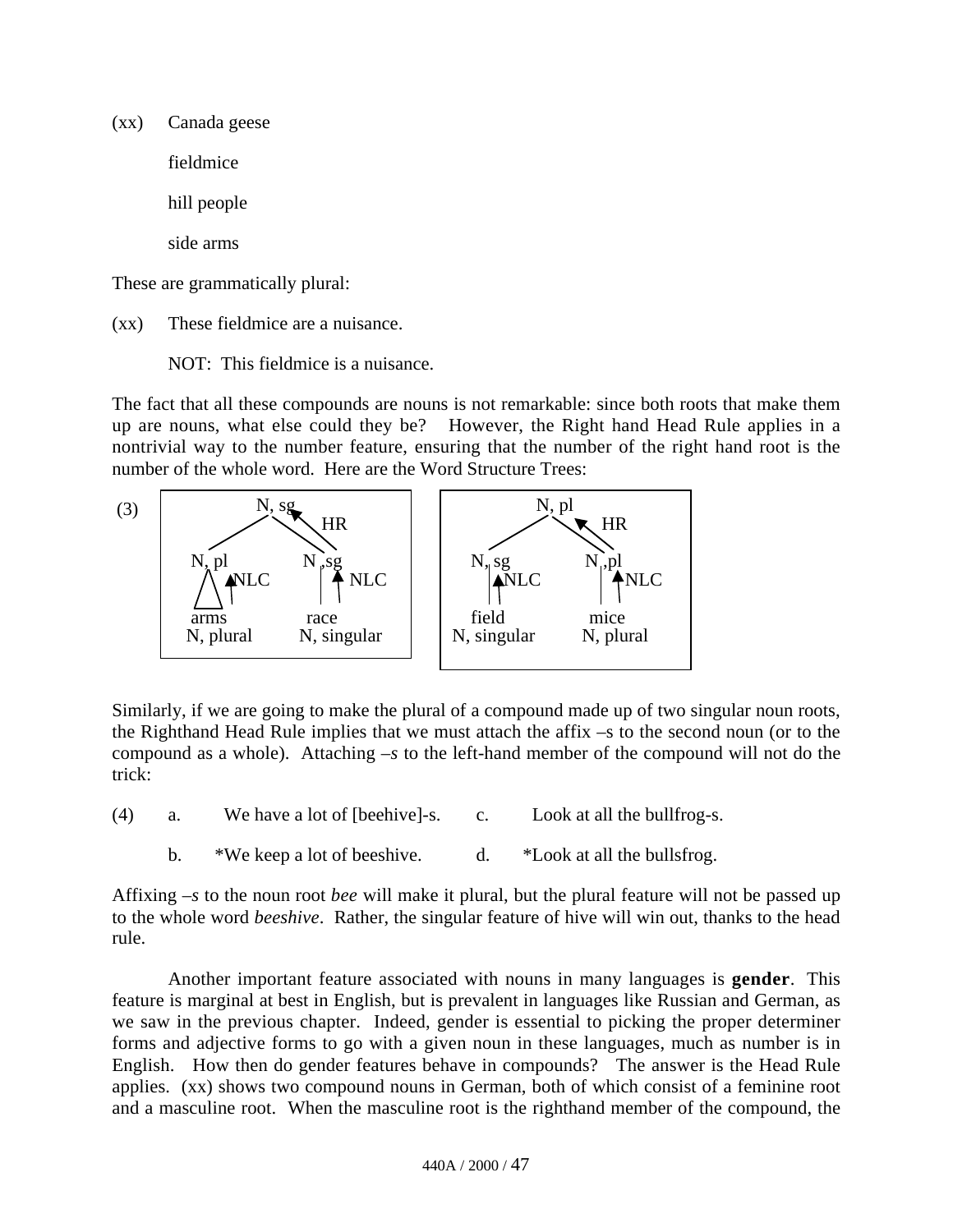whole compound is masculine, and when the feminine root is the righthad member, the compound is feminine:

(5) die Last [fem] 'cargo' die Pause [fem] 'break, pause'

der Wagen [masc] 'vehicle' der Kaffee [masc] 'coffee'

der Lastwagen [masc] 'truck' die Kaffeepause [fem] 'coffee break'

The WSTs look like this:



These principles generalize smoothly to German's more impressive compounds. For example, der Schreibmaschinenvertreter means 'The typewriter salesman'. It contains three roots: *schreib*- 'write', a verb; *maschin-* 'machine', occurring in *maschinen* a plural noun; and *tret*occurring in *vertreter* 'agent or salesman', a singular masculine noun. The compound as a whole is masculine and singular, because that is what the right most element of the compound is:



Or take the fanciest compound we have considered: Der *Donaudampfschifffahrtsgesellschaftskapitänskajütentürschlüssel* (the Danube-steam-shipdriving-company-captain-cabin-door-key). This includes one neuter noun, three masculine nouns, and five feminine nouns. However, compounding is not a democracy: the noun as a whole is masculine, because the rightmost part of the rightmost part of the noun is. Here is the whole WST, now annotated for gender features.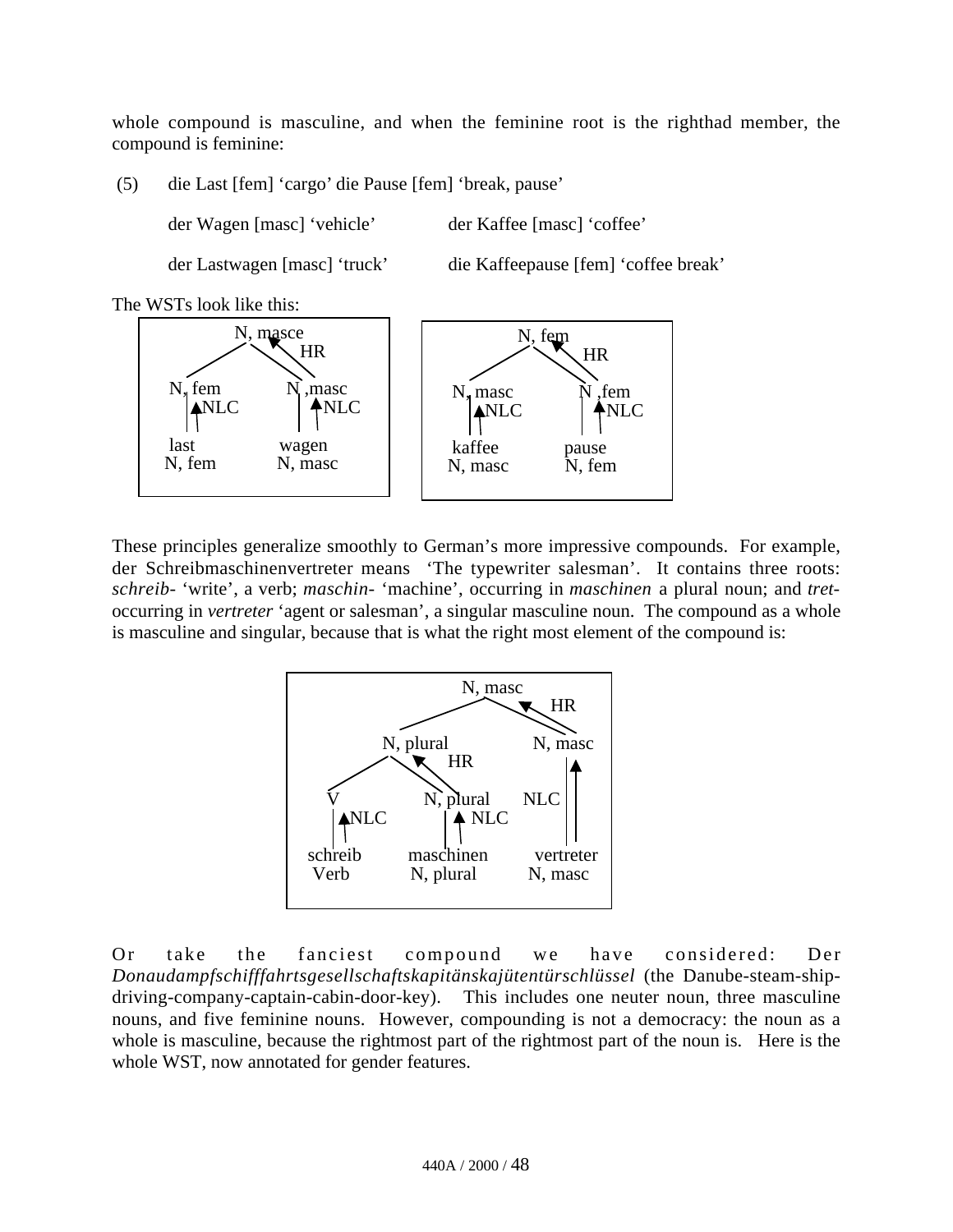$(xx)$ 



Note that the Head Rule applies eight times in this word, not just the two times that we have shown explicitly.

Consider now the features of verbs in compounds. Much as nouns are marked for number in English, verbs can be marked for tense. Most verb roots are not marked for tense, and are made past by adding the suffix *–ed*. However, some verbs have special past tense forms (we will return to this in chapter INFL-xx in more detail). Some examples are:

(xx) Present stem Past stem

| a. go     | went   |
|-----------|--------|
| b. do     | did    |
| c. stand  | stood  |
| d. buy    | bought |
| e. freeze | froze  |

Now when an past tense form is used as the right hand member of a compound in English, the result is a past tense verb. (Note: these trees are simplified somewhat—in chapter Infl we will see that the treatment of past tense must be slightly more complex).



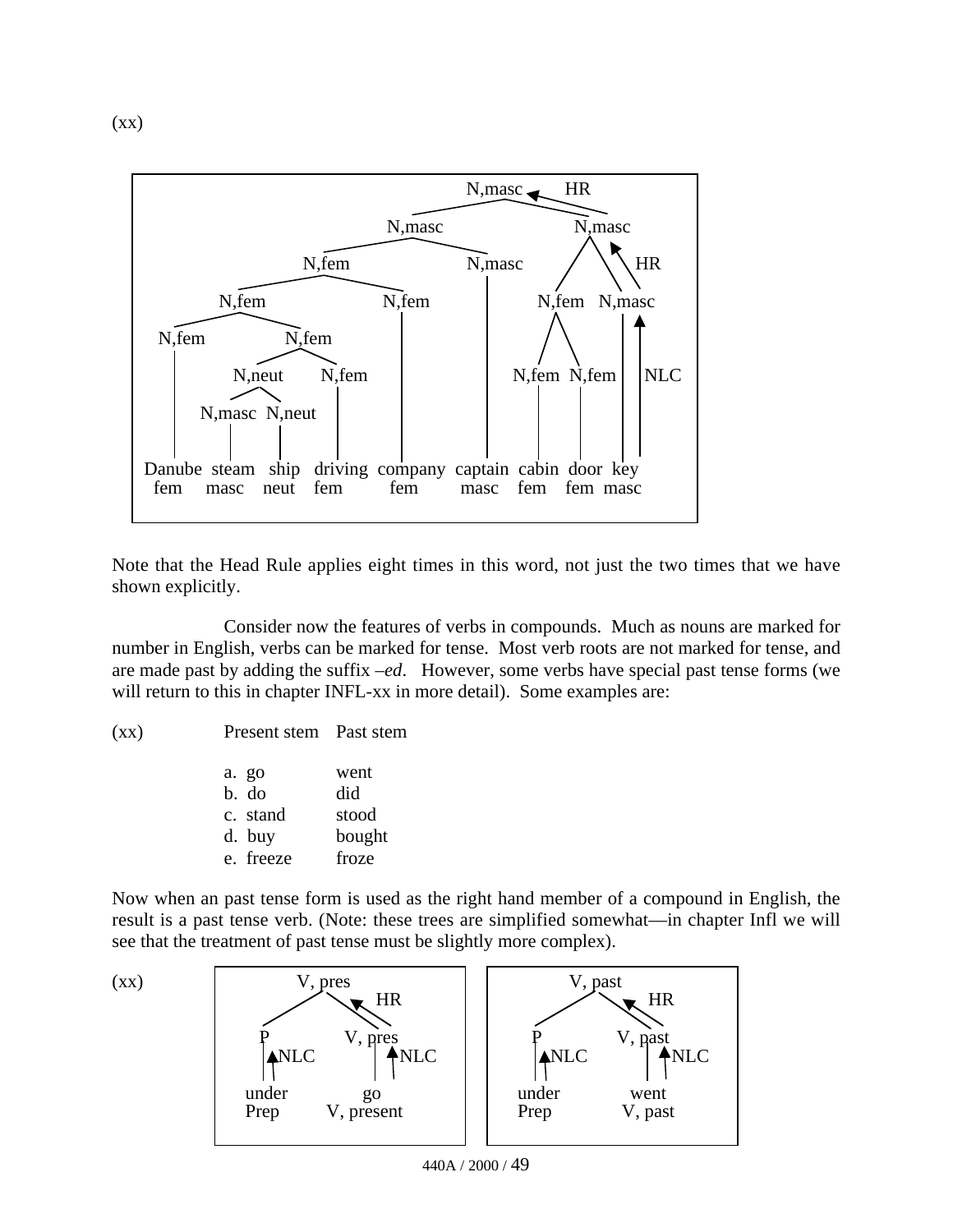Similarly, *overdo* is present tense, and *overdid* is past; *understand* is present tense, and *understood* is past. On the other hand, using a past tense root as the first member of a compound does not make the compound as a whole past. English has a few compound verbs that are made up of two verb roots: stir-fry, drop-kick, slam-dunk, and so on. One of these is freeze-dry:

(xx) I always freeze-dry the vegetables from my garden.

Now *freeze* happens to correspond to the past tense stem *froze*. However, the past tense of (xx) is (xxa), and (xxb) is unacceptable as an attempt to make the past tense of  $(xx)$ .

- (xx) a. Last year I freeze-dried the vegetables from my garden.
	- b. \*Last year I froze-dry the vegetables from my garden.

 $\langle$ JDB: (b) is grammatical as resultative + HNPS $>$ 

A past tense feature on the left hand member of a compound simply is not inheritable by the compound as a whole, according to the Right hand head rule.



More or less the same thing is seen by where the regular past tense affix –ed must attach in verbverb compounds made up of two regular verbs. The affix must attach to the second verb root to make the whole verb past, never to the first.

- (7) a. \*The player on the field **drop** the ball. must be: dropped (or drops)
	- b. The player on the field [drop kick]-ed the ball.
	- c. \*The player on the field dropped kick the ball.
- (8) a. \*I stirred-fri(ed) the veggies.
	- b.  $*$ I stir-fried the veggies.

Overall, the distribution of past tense marking in compounds with verbs is identical to the distribution of plural marking in compounds with nouns, showing that both are subject to the same head rule.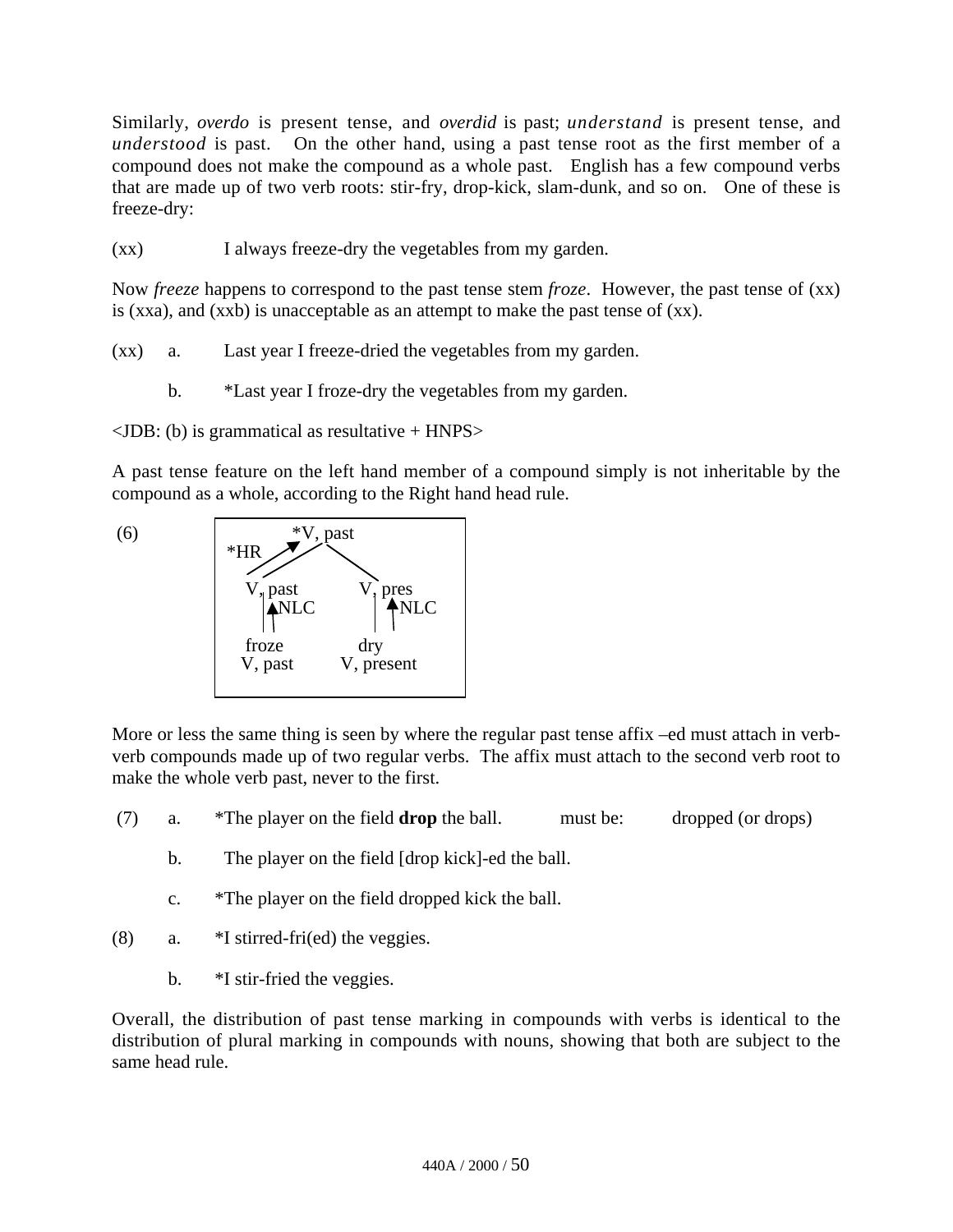**Practice Problem C-X.** Suppose that transitivity is considered a feature of verbs similar in status to the tense feature, or to the number feature in nouns. Verbs that take a direct object in the syntax would be +transitive, and verbs that do not take a direct object in the syntax would be –transitive. Are the following examples consistent with the claim that this transitivity feature obeys the head rule in English? Explain.

(xx) a. I fried the steak

I pan-fried the steak.

b. I washed the sweater.

I hand-washed the sweater.

c. I fed the corn to the baby.

I spoon-fed the corn to the baby.

d. I napped (all afternoon).

I cat-napped (all afternoon).

e. I walk on Thursdays

I power-walk on Thursdays.

Can you find any counter examples to the general pattern among the compounds already mentioned in this chapter? If so, why do you think those examples work differently?

# **C.5 Distinguishing Compounds from Separate Words**

In many languages, it is not difficult to recognize compounds. For example, in languages where most roots are bound, and require one or more inflectional affixes, compounding of two roots is generally obvious. This is what we saw in section C.1 above in languages like Greek and Mohawk. However, difficulties can arise in languages with many free roots, where two free roots combine to make a compound. Such a compound can look very much like a two word phrase—especially since the order of roots in a compound is often similar to the order of words in a phrase (see the end of section C.3). Spelling conventions can even add to the potential confusion in some languages. Thus, we saw in section C.2 that German very cooperatively always writes compounds together as one word, with no dividing spaces or hyphens but English does not. In English, we sometimes write compounds together *blackboard*, sometimes with a hyphen *pan-fry*, and sometimes as two units *drop kick, sales manager*. Thus, it is important to have some tests to show whether a given combination is a true compound or a syntactically formed phrase. To some extent these tests will vary from language to language, depending on the particular resources of the language in question. We will use English as a case study.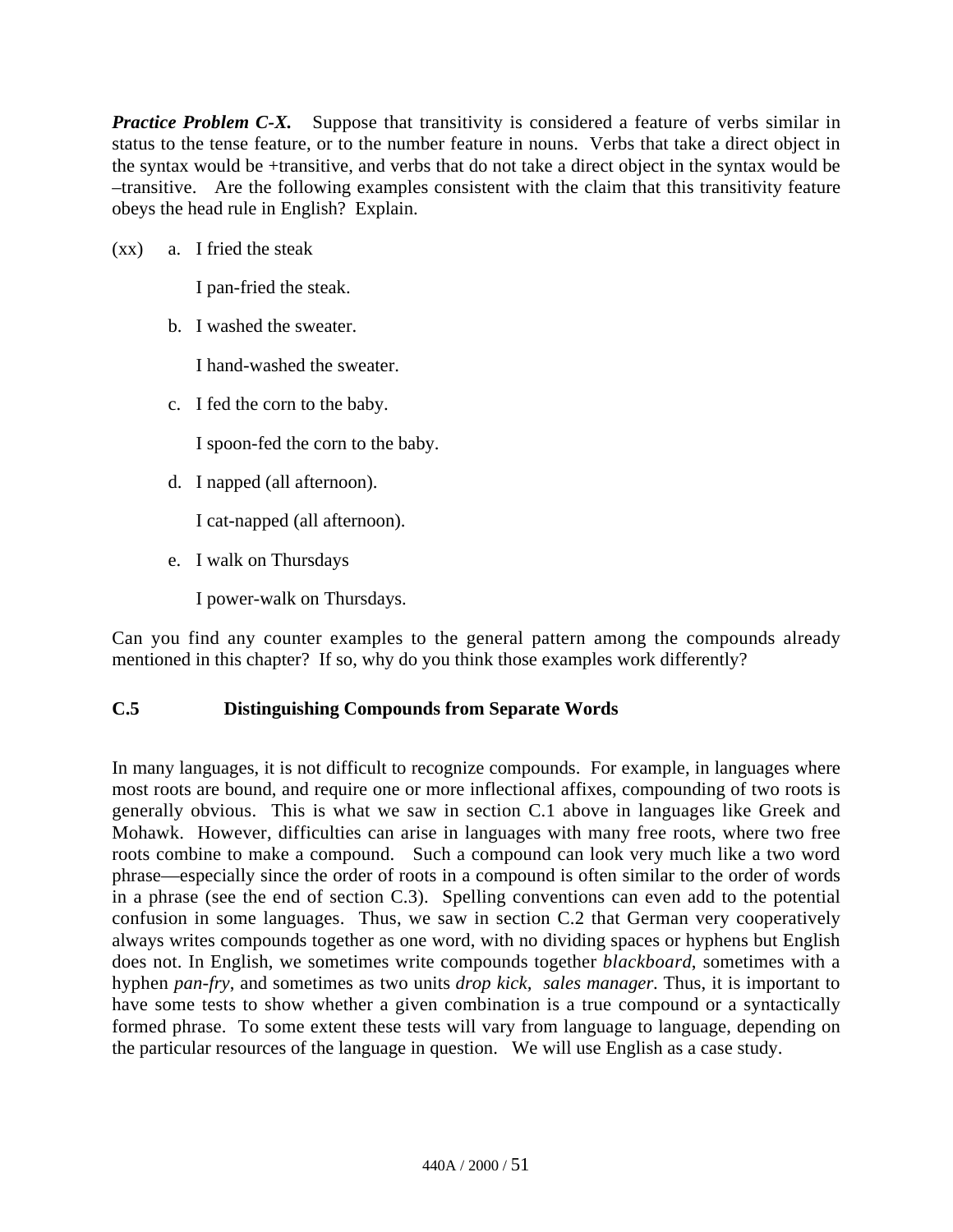In fact, this is nothing more than a special case of the general issue discussed back in section xx. There we saw that words are distinguished units with respect to syntax, semantics, and phonology. This is true of compounding as well. Thus, we might expect to find syntactic, semantic, and phonological tests for distinguishing compounds from phrases.

Compare, for example, adjective-noun compounds like blackboard or greenhouse with noun phrases that include an adjective and a noun, such as black board and green house. These are clearly very similar, but a syntactic test shows the difference. Compounds are words made up of two roots, by definition. Phrases are syntactic units made up of smaller phrases. The potential for confusion comes because the smaller phrases that make up a phrase can be simple words. But there is a difference: the two parts of a compound must be single words, whereas the two parts of a phrase in general need not be. For example, in the syntax a noun can be modified by a simple adjective, but it can also be modified by an adjective phrase made up of an adjective plus and intensifying word such as very.

| (9) | This is a very black board. | [The board is very black] |
|-----|-----------------------------|---------------------------|
|     | This is a very green house  | The house is very green.  |

However, the first part of a compound cannot be very plus an adjective; in this case, only a bare adjective will do:

(xx) \*This is a very bláckboard. Cf. This is a very black blackboard.

\*This is a very greenhouse.

Similarly the noun in a possessive phrase that modifies another noun can itself be modified by an adjective:

(xx) The nice dog's house (I.e. a house that belongs to a nice dog.)

However the noun that is the first part of a compound cannot be modified in this way:

(xx) #The nice doghouse (NOT a house intended for a nice dog.)

(Can only mean a doghouse that is nice, where nice modifies the whole compound noun.)

This is one rather reliable way to tell compounds from phrases.

**Extra** Note, though, that there is a specific class of exceptions, illustrated by the examples in  $(10).$ 

- (10) a. a "keep-off-the-grass" sign
	- b. a "keep-your-nose-out-of-my-business" attitude
	- c. The "leggo-my-Eggo" commercial
	- d. The "ka-ching-ka-ching" machine, the "bbbblllllpppp" sound [i.e., "raspberry"]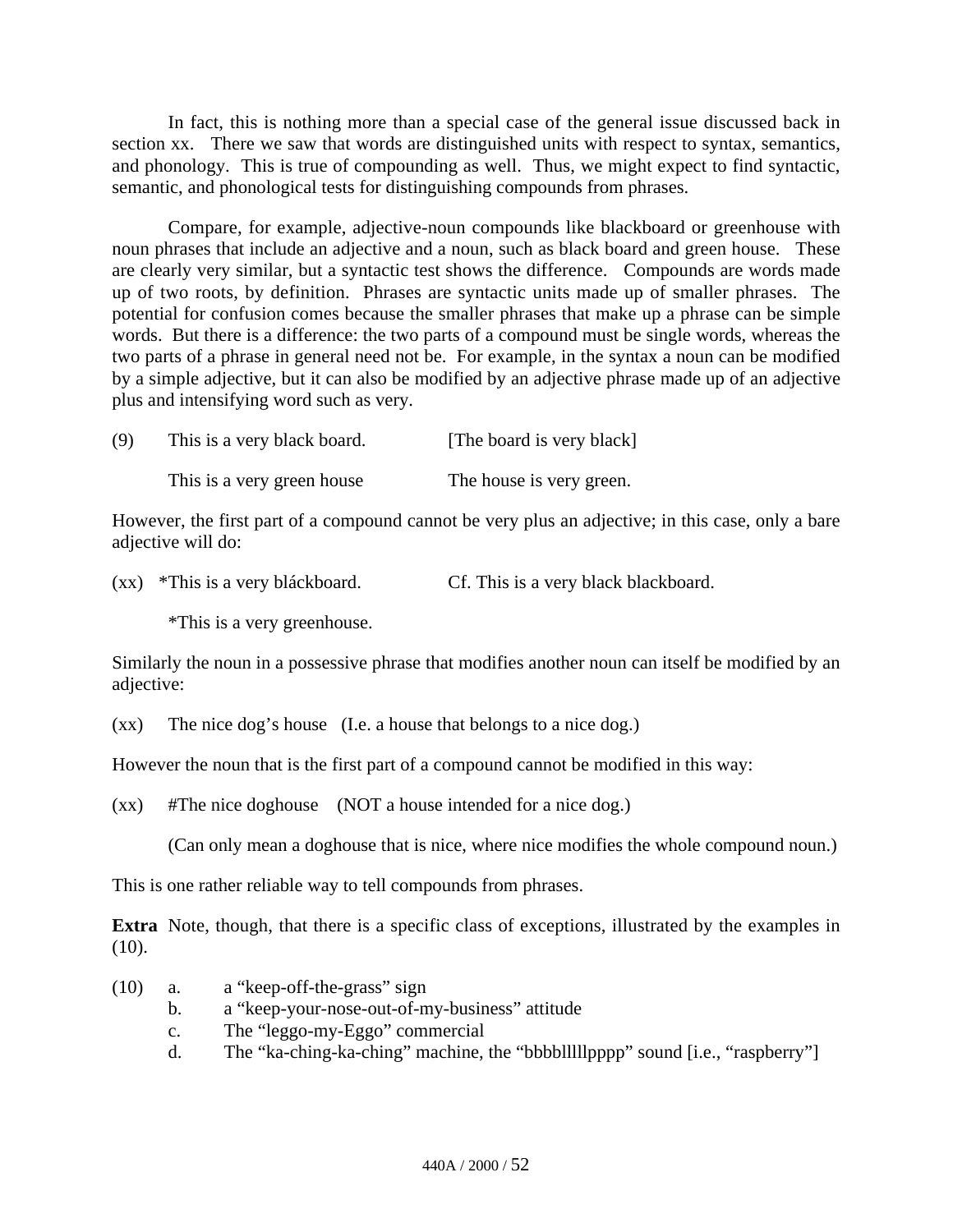It is readily possible in English to embed an entire quoted expression inside the left-hand member of a compound, when the compound as a whole can be interpreted as meaning something that is associated with the quote, e.g. a sign which says "keep off the grass", or an attitude which says (figuratively speaking) "keep your nose out of my business" or a machine which makes a particular sound.

These look like syntactic phrases embedded inside compounds, and of course in some sense they are. Nevertheless, there are reasons to suspect that these are not simply syntactic constituents as such, but rather direct-quotations, treated by the morphology of compounding as single chunks, with no internal analysis.

One reason is phonological: there is a distinctive intonation in such compounds, where the quoted expression does not have normal sentence intonation (stress) but rather is pronounced in somewhat of a monotone, with the words rushed together. This is often indicated in writing with a string of hyphens. This special intonation suggests that there is something peculiar about these particular constructions.

The syntax and semantics also provide an argument that these compounds embed a direct quotation and not a simple syntactic constituent. In syntactic expressions, including embeddings of various types, a particular category of expressions known as *indexicals* have a fixed discourse function. Thus, the pronoun *my* always refers to the speaker. If Heather were to say: *John said that this is my book*, then John has asserted that the book is Heather's. Heather is the speaker: the author of the entire utterance, even if that utterance describes what John said. Regardless of the context, the pronoun *my* refers to the speaker of the entire utterance. The only exception is internal to a direct quotation. In (10b) and examples like it, the pronoun systematically fails to have an indexical interpretation. If Heather says: *John has a keep-your-nose-out-of-my-business attitude*, then the personal pronouns *your* and *my* do not have indexical readings: it is not Heather's business that is being talked about, but Johns'.

Finally, examples like (10d) show that the left-hand member need not be a part of language at all, but can be any sound that can be repeated, and hence quoted. For example, the sound often referred to as the "raspberry cheer", formed by sticking the tongue out between closed lips, and then blowing, is not a part of any language, yet it may occur as the left member of a quotative compound, precisely because what is in the quotes is not analysed from the point of view of the grammatical structure of the compound.

# *3.1.1 Semantic considerations in detecting compounds*

Semantic considerations can sometimes also be brought to bear on identifying compounds. Compounds quite often take on a meaning which is not simply the sum of their parts. This is a guide or clue, not a foolproof test; however, it does converse nicely with the syntactic test in the case at hand. Thus, a *black board* is simply a board that is black, but a *blackboard* is more than that: it is a slate for writing on in chalk often found at the front of a classroom. *Blackboards* need not be black at all; often they are green. On the other hand, a *black board* might not be suitable as a *blackboard*. I don't recommend teaching using a two-byfour painted with black paint, for example. Similarly, there is a green house on my street that is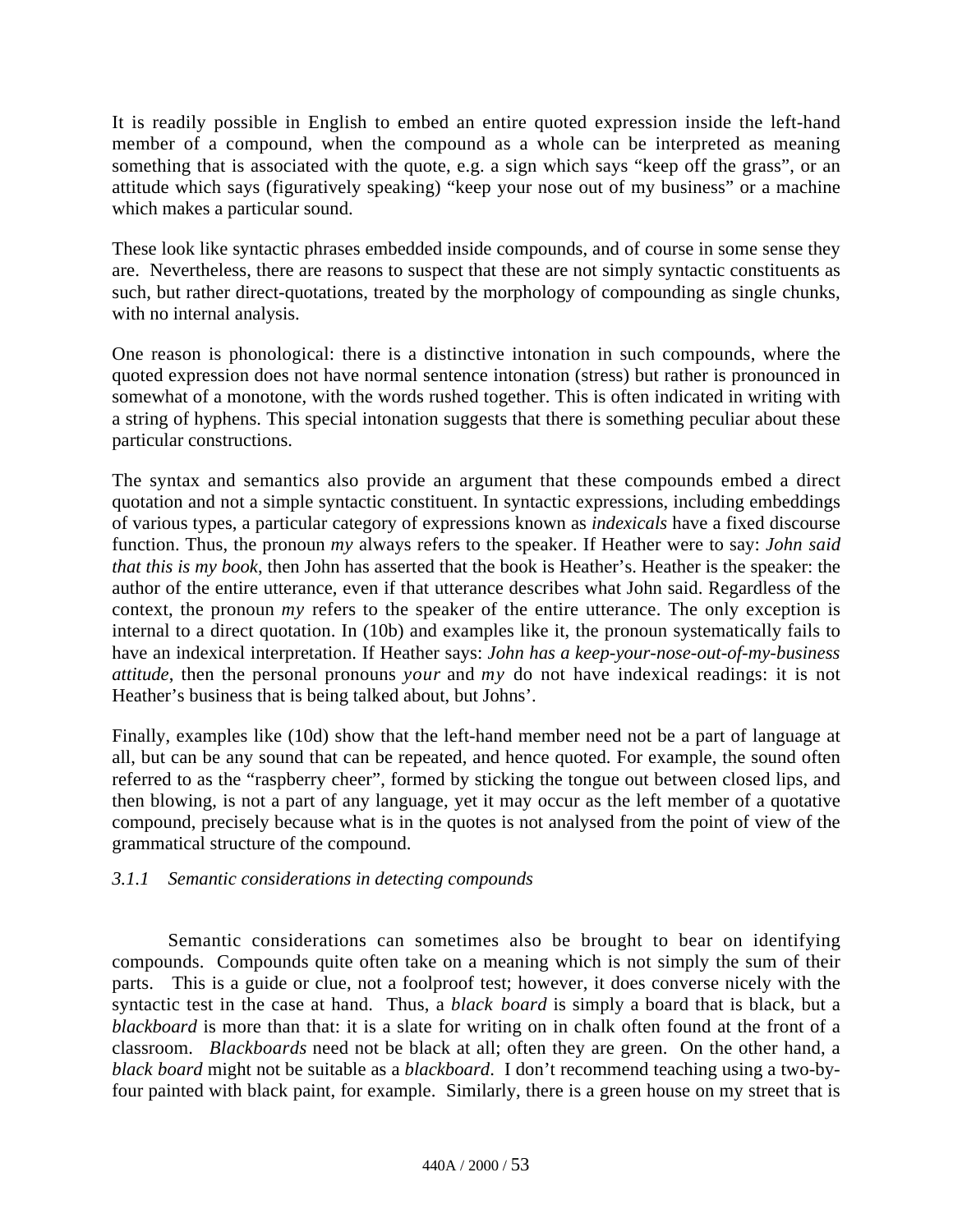not a greenhouse, and I have been in greenhouses that are not green at all (although hopefully the plants inside them are). And if a billionaire leaves his mansion to his favorite pet Fido, it does not thereby become a doghouse in the usual sense. Often, the meaning of a compound is narrower and more specialized than that of a noun phrase made of the same morphemes, and it includes culturally specific information. The head rule still applies: a blackboard is a kind of board, and greenhouses and doghouses are special kinds of houses. However, meaning of the non-head often becomes vague and is related to the meaning of the head in a way that may not be predictable.

### *3.1.2 Phonological criteria for compounds*

A third way to tell compounds from phrases in English involves phonological properties, in particular metrical prominence, which may be realised as stress or pitch. Thus, the following compounds are pronounced slightly differently from the corresponding phrases (in many dialects of English).

| (11) | bláckbòard       | bláck bóard      |
|------|------------------|------------------|
|      | gréenhòuse       | gréen hóuse      |
|      | blúebèrry        | blúe bérry       |
|      | sáles manager    | yóung mánager    |
|      | fórest ranger    | júnior ránger    |
|      | túrkey sandwhich | rótten sándwhich |

The compounds typically have a prominent stress on the first member of the compound, and secondary stress on the second member. The phrases, on the other hand, always have the highest stress on the head noun, the preceding adjective bearing secondary stress (except perhaps in metalinguistic or contrastive situations). The right hand column of examples are instances of a very general stress rule in English phrasal phonology:

(xx) The Nuclear Stress Rule.

Assign highest stress to the last word in a phrase.

This rule also applies to verb phrases like Chris [eats rice] and prepositional phrases like [under the table], explaining why (in the absence of contrastive focus) rice is pronounce louder than eat and table is pronounced louder than under. However, compounds are subject to a special rule (subject to dialect variation—this is one point which frequently separates Canadian from American varieties of North American English, for example):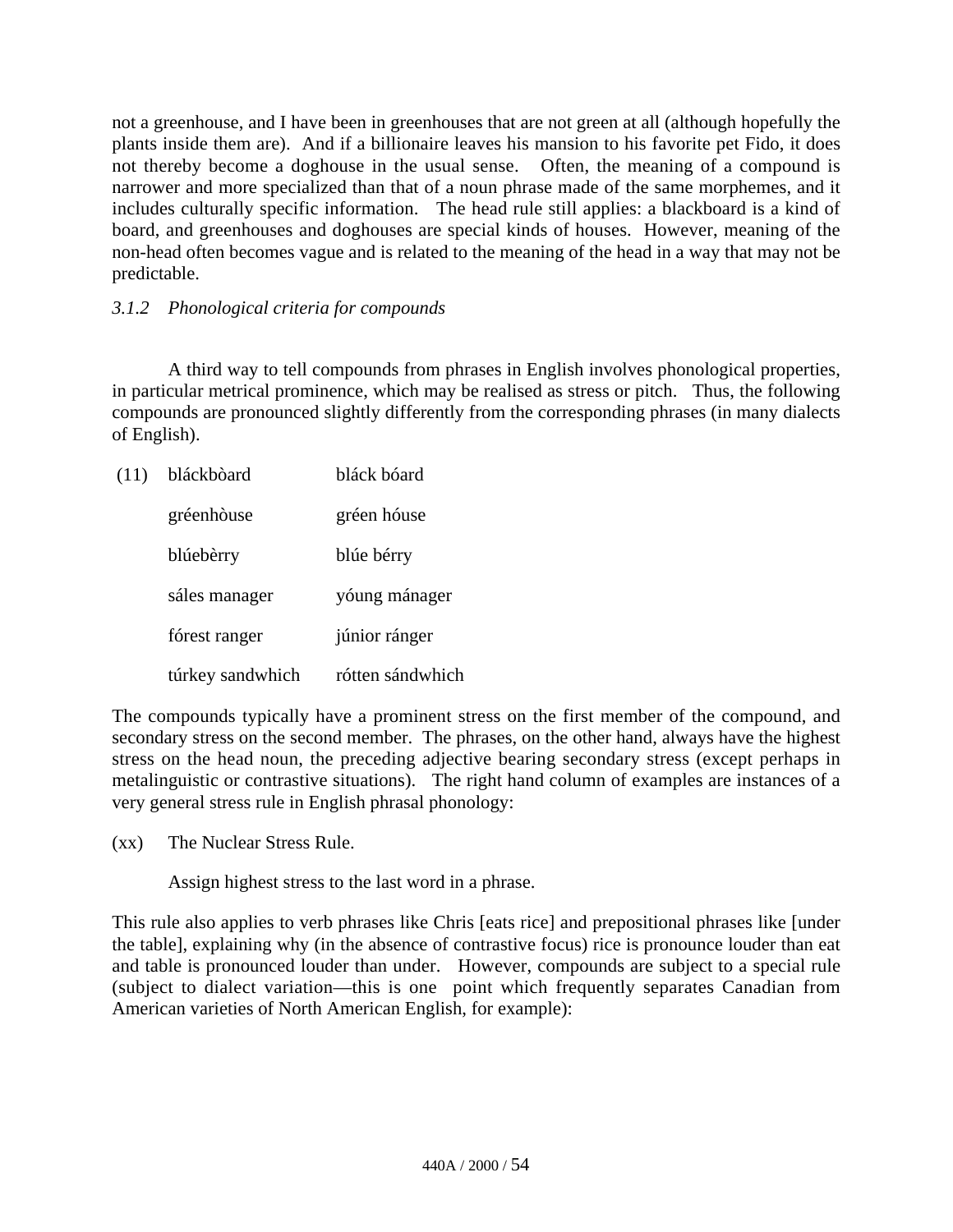#### (xx) The compound stress rule:

In a compound structure, assign highest stress to the second element if it is internally branching; otherwise assign highest stress to the first element.

This accounts for the fact that the nouns in the first column of (xx) have main stress on the first part rather than the second. In a sense the compound stress rule in English can be seen largely as a device for (partially) marking the difference between compounds and phrases.

The Compound Stress Rule as we gave it is more complex than it needs to be for the simple compounds in (xx). For these the simpler rule "assign highest stress to the first part of a compound" would have done just as well. However, the full form of the rule has the effect that it not only distinguishes compounds from phrases, but can reveal the internal structure of three-root compounds. Back in section C.2 we saw that three-noun compounds can have either of two structures, as follows:



Interestingly, these two types of compounds also have different characteristic stress patterns in some varieties of English. In the first type, the highest stress is on the middle root of the compound (kithchen TOWEL rack), whereas in the second type, the highest stress is on the first root of the compound (MADISON street bus). The fancy version of the Compound Stress Rule can capture this difference. First we form two-member compounds like *towel rack* and *Madison street*. The Compound Stress Rule correctly expresses the fact that these compounds consistently have stress on the first root: we say *TOWEL rack* and *MADISON street*. Then one forms a larger compound by adding a third root to this unit. If one adds the third root at the end, as in *Madison street bus*, the compound stress rule applies in the same way, saying that the first unit—Madison street—should bear the larger stress. Since we already know that Madison is more stressed than street inside this compound, Madison ends up with the strongest stress in the word as a whole. Suppose, however, that one adds the third root at the beginning, as in kitchen towel rack. This time the head of the compound is itself a compound, and hence is internally branching. Intuitively, this makes it heavier than the nonhead, overriding the general tendency for the nonhead to receive higher stress. In this case, the stress goes on towel rack, of which towel is the most stress item. This shows how phonological rules can sometimes be used to determine not only that a certain group of morphemes is a compound, but also what its word structure is.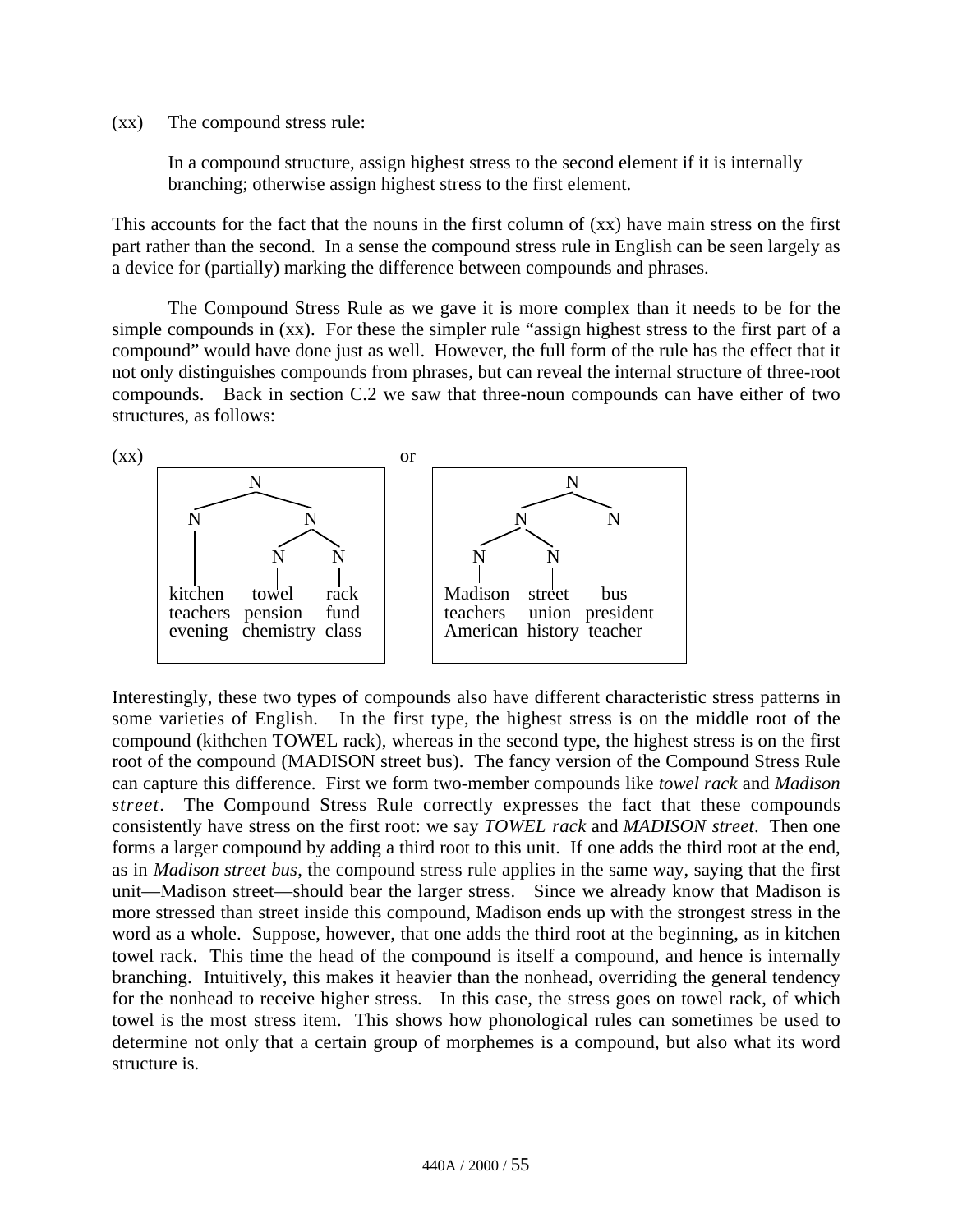**Practice Exercise C-X**. Consider the following four-root compounds. The first has its primary stress on the very first root, the second has primary stress on the third root:

MADISON avenue bus schedule.

Law school ENTRANCE exam.

Is this difference explained by the compound stress rule? Explain. Does the compound stress rule predict that highest stress can appear on the second root of a four root compound in English? If so, can you find or construct a relevant example?

For students in Montreal: the compound stress rule predicts a subtle difference in meaning between the two strings in (12). Can you explain the difference clearly, identifying which route or routes correspond to which strings?

- (12) a. PINE Avenue bus schedule
	- b. Pine Avenue BUS schedule

### **3.6 Varieties of Compounding**

So far we have concentrated on the most important and common kind of compounds, the kind in which the Head Rule applies, in either its left-headed or right-headed version. However, there are a few other types of compounds as well. Moreover, languages do not necessarily allow all the same types of compounding. In this section, we will survey some of the important dimensions of variation in compounding.

Compounds that have a single, well-defined head are sometimes called endocentric compounds. (Endo means 'inside' in Latin.) Endocentric compounds get not only their morphological and syntactic features from the designated head, but also their primary meaning. Consider the minimal pair *frogman* and *bullfrog*. Both are singular nouns, because their righthand member is a singular noun. However, there is something else to capture. A bullfrog is a kind of frog, whereas a frogman is not a kind of frog; rather, a frogman is a kind of man (one that looks or acts a bit like a frog). Clearly, when *frog* is the head of a compound, the compound refers to a kind of frog, but when *frog* is not the head it does not. This is true quite generally. Speaking informally, we can assume that an element of meaning is also passed from the righthand member to the compound by the head rule, as shown in (xx).

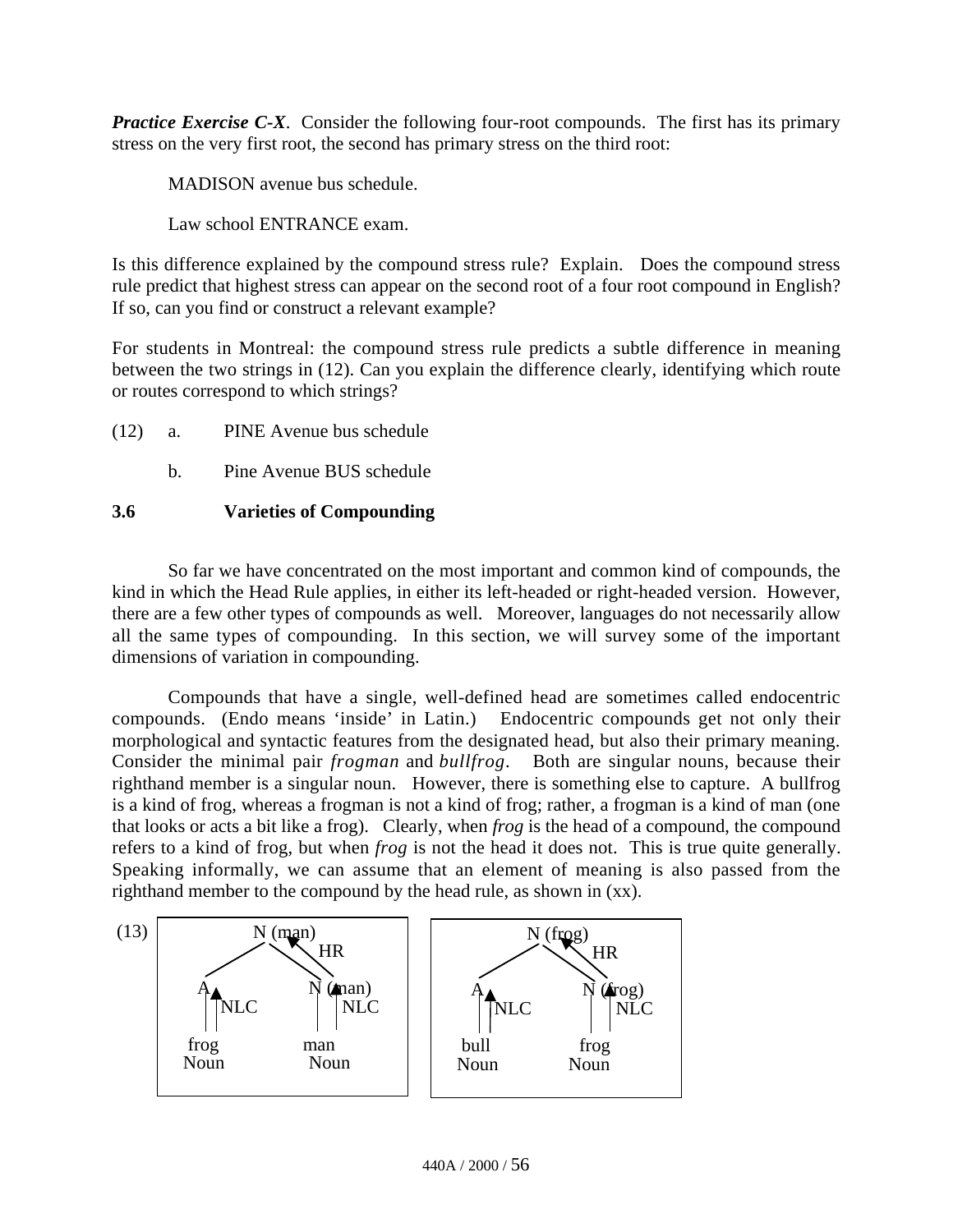Not all kinds of endocentric compounds are equally prevalent in all languages.

English abounds in compounds formed from nouns and adjectives as we have seen: the combinations N+N, N+A, A+N, and A+A are all frequent and easily coined, as are the combinations P+N and P+A. However, other types of compound are much rarer. For example, other than P+V, compounds that have verbs as their heads are unusual in English. A few examples exist:

- (xx) a. A+V: dry-clean, sharp-shoot
	- b. N+V: babysit, bartend, trouble-shoot, air-condition, …
	- c. V+V: stir-fry, slam-dunk, drop-kick, freeze-dry

But they are relatively infrequent, and it is not so easy to make up new ones. Even as the nonhead, verbs are not as comfortable in compounds as other categories. There are extremely few V+A compounds in English, for example:

 $(xx)$  V+A: die-hard

V+N compounds are more common: we listed some examples above, including *scarecrow*, *cutthroat, drawbridge, swearword*, *pushcart*, etc. However, it is not clear that even this pattern is really productive. Most V+N compounds have been in the English language for a long time, and it is rare for people to coin new words on this pattern. For example, if someone designates a place to meet, it is not a *meet-place*, but a *meeting place*, using a noun-noun compound rather than a verb-noun compound (compare the German example in (xx) above). Or if someone markets a new tool for opening boxes, they are unlikely to call it an *openbox*, but rather a *boxopener*. However, the V-N pattern is wide-spread in French and the other Romance languages, and the presence of a reasonable number of V-N compounds in English is probably due to extensive contact with French earlier in the history of the language.

There is probably also a kind of historical explanation for the  $A+V$  and  $N+V$  compounds found in English. Whereas these types of compounds are unusual in the language, it is easy to make verbs into nouns by adding –ing, -er, or other derivational affixes. Then it is easy to form A+N and N+N compounds using these deverbal nouns as heads, as we have seen:

|  | $(xx)$ Not: meat-eat | but: | meat-eater                |
|--|----------------------|------|---------------------------|
|  | Dish-wash            |      | dishwasher, dishwashing   |
|  | Deer-hunt            |      | deer-hunter, deer-hunting |

Now there is a common tendency for speakers of a language to see affixes when they are not really there. For example, there used to be no verb 'to peddle' in English, but the noun 'peddler'. However, this noun happened to end in the sounds /er/, and referred to a type of profession. Therefore, speakers over time naturally perceived the last part of peddler as the very common and productive –er affix. *Peddler* seems to bear the same relationship to a root *peddle* that *baker* does to the verb *bake*, for example. They thus inferred that there was (or should be) a verb root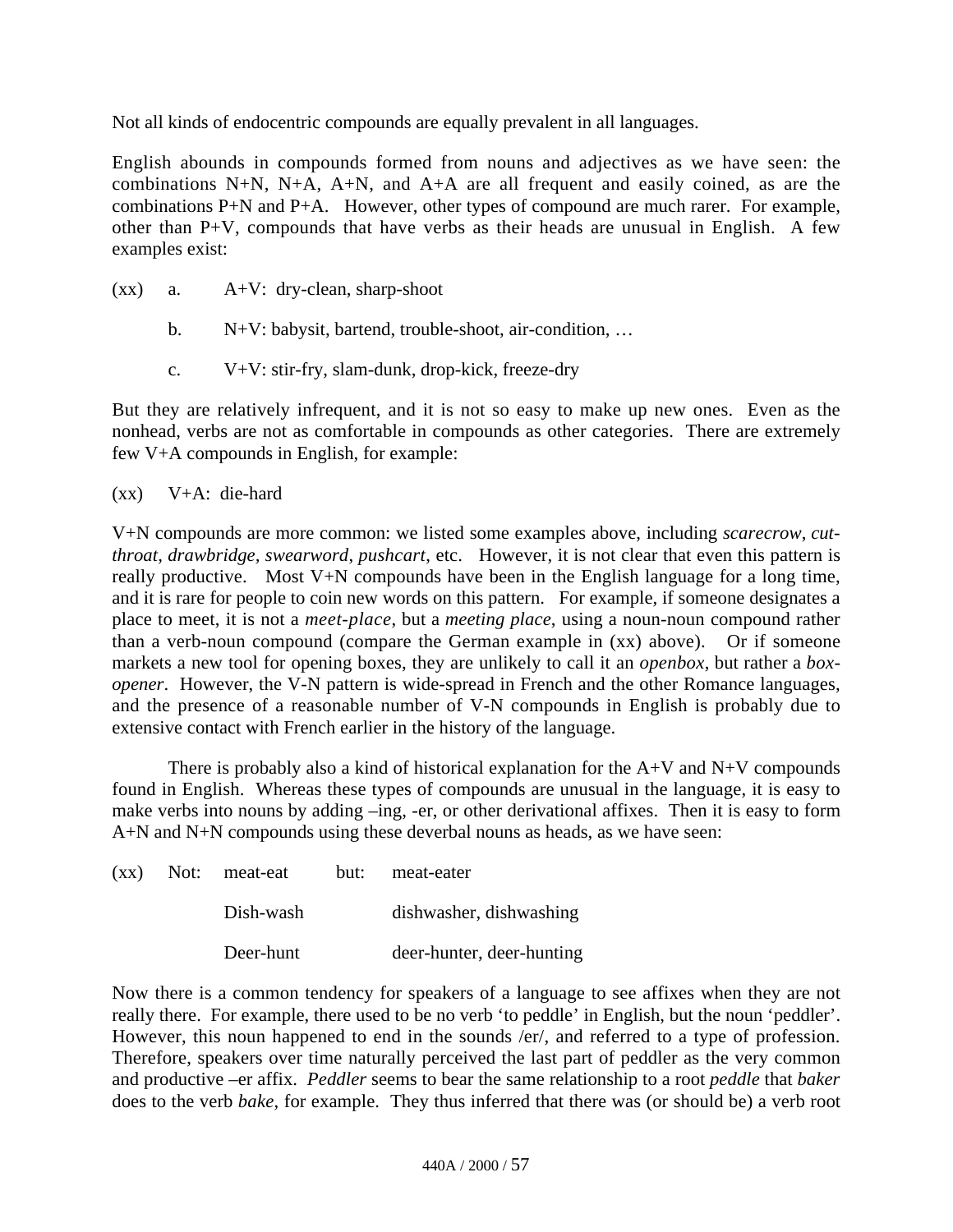peddle that this affix was attached to. This process of creating a new word over time by stripping off putative affixes is known as **back formation**. Now it is striking that all of the  $A+\check{V}$ and N+V compounds we have in English correspond to very familiar and often used deverbal compounds.

| $(\mathbf{X}\mathbf{X})$ | a.            | $A+V$ : dry-clean | cf. dry-cleaner, dry-cleaning |                                   |
|--------------------------|---------------|-------------------|-------------------------------|-----------------------------------|
|                          |               | sharp-shoot       |                               | cf. sharpshooter                  |
|                          | $\mathbf b$ . | $N+V$ : babysit   | cf.                           | baby-sitter, baby-sitting         |
|                          |               | <b>Bartend</b>    | cf.                           | bartender, bartending             |
|                          |               | trouble-shoot cf. |                               | trouble-shooter, trouble-shooting |
|                          |               | air-condition cf. |                               | air-conditioner, air-conditioning |

It is plausible then to explain the presence of these examples in English as an instance of backformation. English speakers hear words like baby-sitter frequently, recognize the –er affix, and posit a verb baby-sit that this word was derived from. In this way, we can explain why there are a reasonable number of N+V compounds in English, even though they are not formed productively, and new ones sound odd, particularly if the related N+Ving or N+Ver compounds are not already familiar to a person. And there is substantial individual variation in what is accepted here. For example, I know people who routinely use a verb to grocery-shop, although I would not (before meeting them anyway). This clearly comes from grocery-shopping, but they have taken the back-formation step and others have not.

English's love of N-N compounding and reluctance to compound verbs is not universal. The same tendency is seen in the Edo language. Mohawk, on the other hand, productively allows N-V compounding, but does not allow either N-N compounding or V-V compounding. Here are some examples of N-V compounds from that language.

| Wa'eksohare'                         | 'She dish-washed.' | $(ks 'dish' + share ' wash')$        |
|--------------------------------------|--------------------|--------------------------------------|
| Wa'kenaktahninu' 'I bed-bought.'     |                    | $(nakt 'bed' + a + hni' (buy'))$     |
| Wahana'tarakwetare'. 'He bread-cut.' |                    | $(na'tar 'break' + a+ kwetar 'cut')$ |
| waha'wahrake'.                       | 'He meat-ate.'     | ('wahr 'meat' + $a + k$ 'eat')       |

However, V-V compounding is very common in other languages, including Chinese, Igbo (an African language), and Tagalog (check). Here are some examples from Igbo:

(xx) a. kwà-cí

push-be.shut 'to push something shut'

b. fùn-yú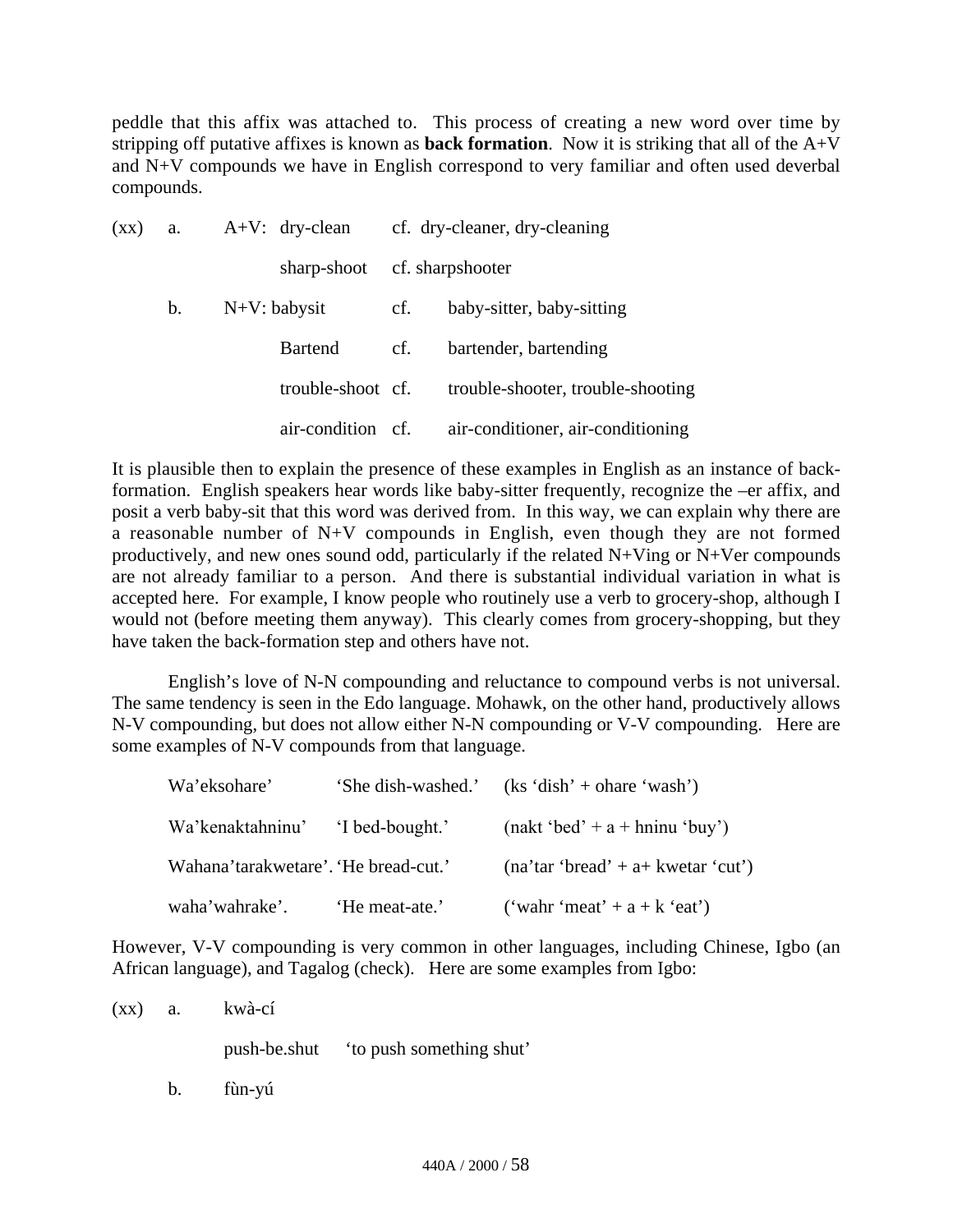|             | blow-be.off | to blow something out              |
|-------------|-------------|------------------------------------|
| $c_{\cdot}$ | cú-pù       |                                    |
|             |             | pursue-exit to chase someone away' |
| d.          | tí-gbú      |                                    |
|             | hit-kill    | to beat someone to death'          |

The Mapuche language of South America has all three of these types.

It is not well-understood why languages differ in this way. It could be simply an idiosyncratic fact that children need to learn about each language. On the other hand, it is conceivable that these differences are related somehow to other differences in the syntax or morphology of the languages in question.

There are also compounds for which the Head Rule does not apply. These are known as exocentric compounds, because they have no head inside them (*exo* means 'outside'). English has a small number of such compounds, including the following examples:

(xx) A+N sweetheart, redcap, Bigfoot

N+N sabertooth,

V+N scarecrow, pickpocket, cut-throat, …

At first glance, one might think that these were endocentric compounds. After all, they are all nouns and the right-hand member of the compound is also a noun. However, this time the semantics is not right: a sweetheart is not a kind of heart, for example, nor is a sabertooth (only) a kind of tooth, or a scarecrow a kind of crow. Rather, a sweetheart is someone who has a sweetheart, a sabertooth is an extinct feline that had teeth like sabers, and a scarecrow is a manikin intended to frighten crows. This calls into question whether these examples really have a head in the sense that we have been discussing. Further evidence that they do not comes from patterns of pluralization. We saw that with endocentric compounds, using an irregular plural root as the righthand member of a compound created a plural compound. However, this is not the case with exocentric compounds; rather, the normal plural morpheme –s must be added to the compound as a whole. Thus, we have the following contrasts:

| Endocentric      |                         | Exocentric |                             |
|------------------|-------------------------|------------|-----------------------------|
| Clubfoot         | clubfeet                | bigfoot    | bigfoots (*bigfeet)         |
| <b>Bucktooth</b> | buckteeth               | sabertooth | sabertooths (*saberteeth)   |
| Maple leaf       | maple leaves Maple leaf |            | Maple leafs (*Maple leaves) |
|                  |                         |            |                             |

(things that fall from the maple tree) (members of Toronto's hockey team)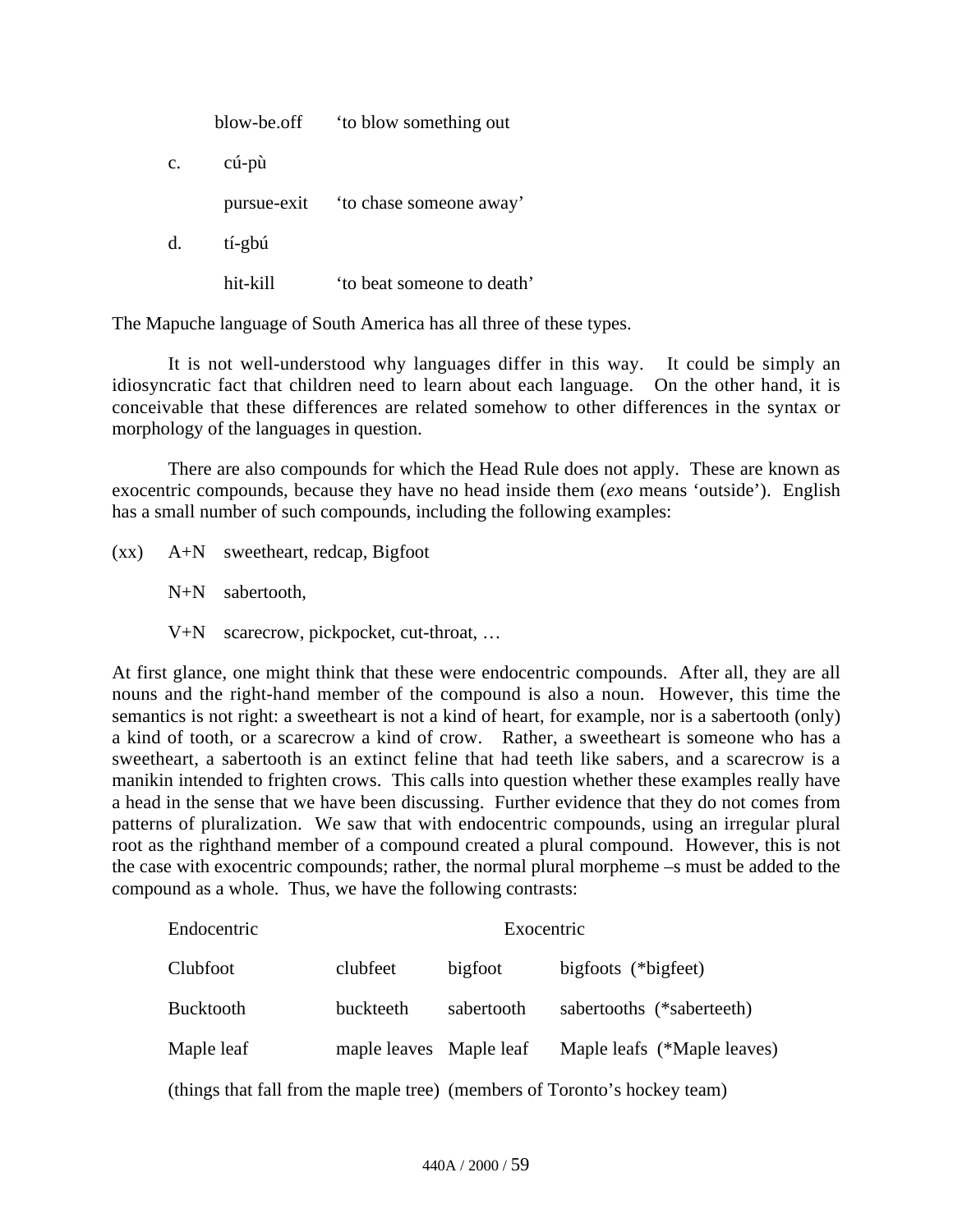Thus, the plural feature is not inherited from the final N of a compound in exactly those cases in which the meaning is also not inherited from the final N. Thus, these examples are exceptions to the Head Rule for all features. In some cases, one might want to say that these examples have null morphemes that count as their heads. For example, *sabertooth* is a shortened form of *sabertooth tiger*, which is a normal endocentric compound. Perhaps the "tiger" part is still present somehow, but unpronounced. Then the structure of the word would be:



This analysis takes the terminology of exocentric seriously, saying that these compounds do have a head, but one that falls outside of the obvious roots that make it up. Similarly, examples like scarecrow could be considered to have an invisible derivational affix that makes verbs into nouns, similar in meaning to the overt affix –er. This would capture the fact that compounds like scarecrow are comparable to the more productive English formation crow-scarer, where the noun-forming affix is visible. This null –er could be considered the head of the compound. This is attractive for Romance languages, where the pattern is more common. Consider the following example from Spanish:

(xx) el lavaplatos

el lava-plato-s

the wash-dish-es

Again, it is clear that the noun *platos* is not the head of this compound in any sense. It is plural, but the noun as a whole is not, nor does the gender of the whole noun come from platos. Finally, a dishwasher is not a kind of dish. Such nouns are always singular and masculine, suggesting that they have a singular masculine head that is neither of the visible roots.

Finally, there is a third kind of compound in which both members of the compound seem in some sense to be heads. The two nouns of such compounds seem to be linked by a kind of coordination. A logical name for such compounds would be dicentric compounds, although in fact linguists general call them *dvandva* compounds, a term that comes from the Sanskrit grammatical tradition. Dvandva compounds are not very common in English, but a few examples exist, such as the following: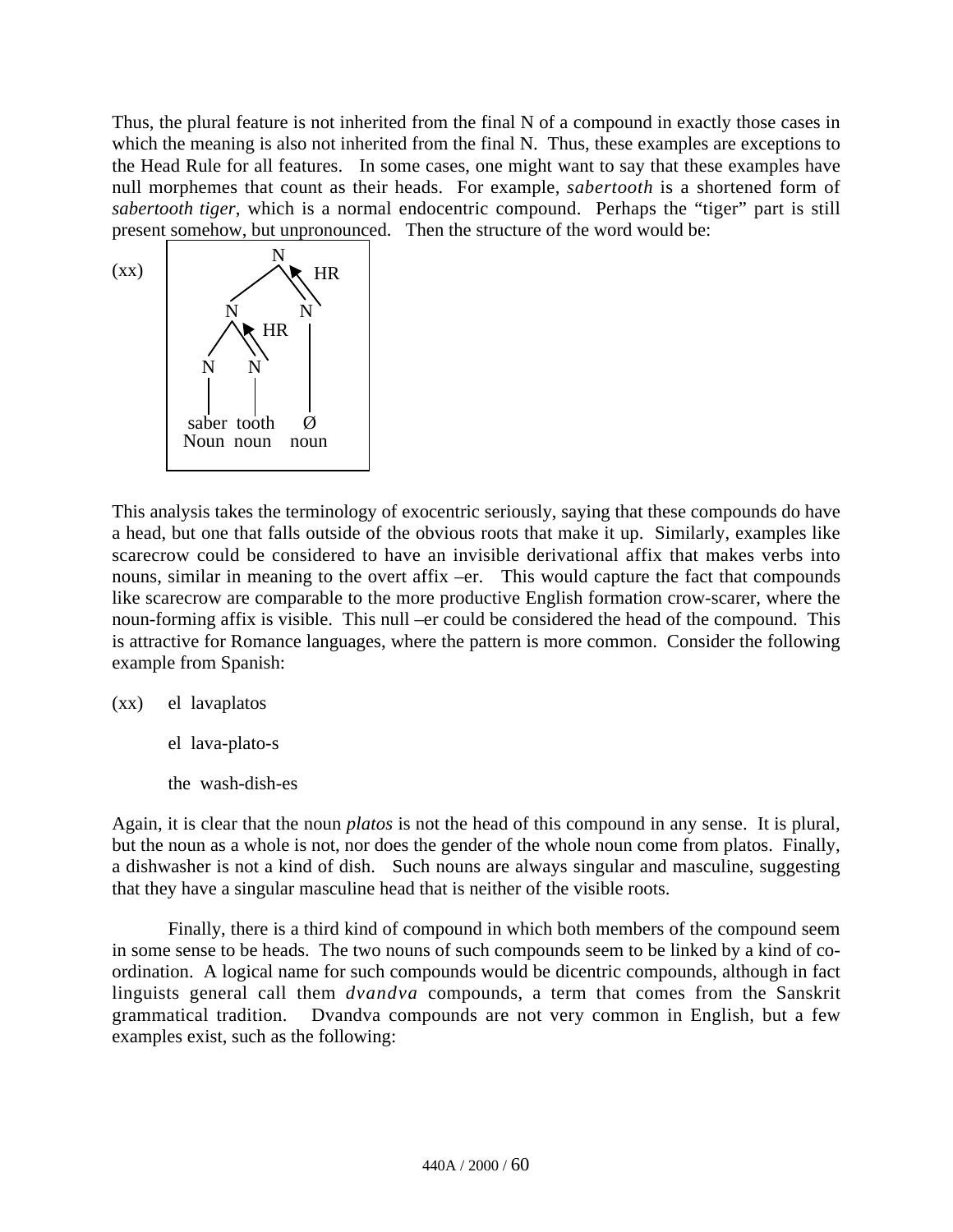- (xx) a. Austria-Hungary; Bosnia-Hercegovina;
	- b. mother-daughter (as in 'The mother-daughter relationship is …')
	- c. player-coach, gentleman-farmer, manservant

Semantically, these are like double-headed compounds. Whereas a frogman is a man, not a frog, and a sabertooth is neither a saber nor a tooth, a player-coach is both a player and a coach. Sometimes these compounds even take double plurals, with both members of the compound switching from a singular form to a plural form.

- (xx) a. Menservants (not \*manservants)
	- b. Gentlemen-farmers

Not many dvandva compounds in English follow this rule; for most, the plural is formed by adding the regular plural –s to the compound as a whole:

(xx) Player-coaches (not \*players-coaches)

Only if the first root of the dvandva compound has an irregular plural root, does the doubleplural show up. However the fact that the double plurals are ever possible confirms that these compounds are in some sense dicentric, with features being inherited from both sides of the compound. A word structure tree might look like this:



Dvandva compounds are limited in English, but they are much more productive in some other languages. Malayalam, for example, allows them productively: [Fix diacritics]

| $\left( xx\right)$ | a.            | wad <sup>h</sup> u 'bride' waran<br>wad <sup>h</sup> uuwar̄anmaar | 'groom'<br>'wedding pair' | -maar    | [plural] |
|--------------------|---------------|-------------------------------------------------------------------|---------------------------|----------|----------|
|                    | $\mathbf b$ . | 'goat' maata 'cow' kala<br>aatə<br>aatomaatokalo 'goats and cows' |                           | [plural] |          |
|                    | c.            | 'mother'<br>'father'<br>acchanammamaare                           | [plural]<br>'parents'     |          |          |